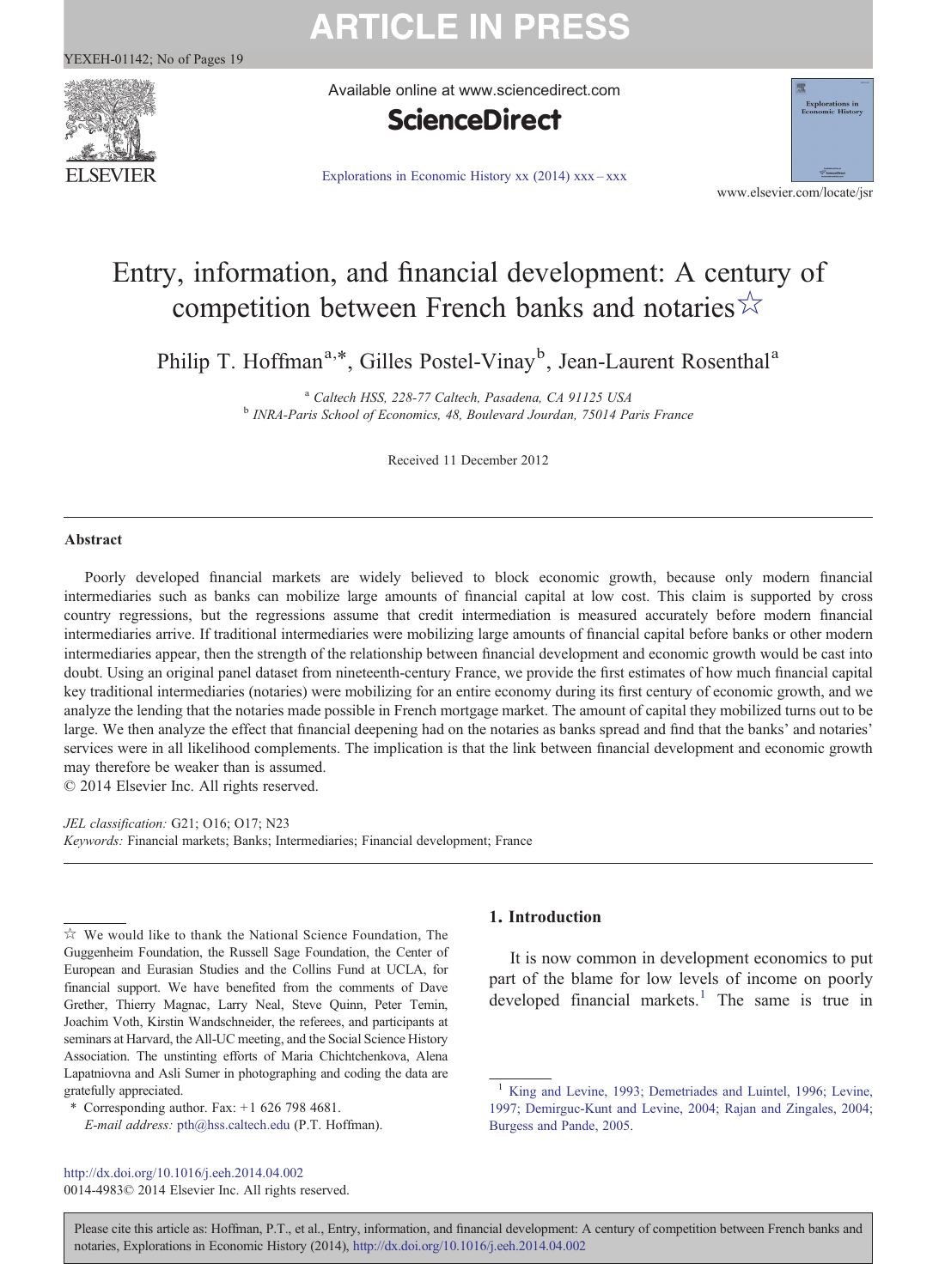#### 2

### **ARTICLE IN PRESS**

economic history. $^{2}$  At bottom, the argument is that barriers to entry or to the flow of information leave borrowers beholden to a particular intermediary. Because this intermediary is a monopolist or inefficient, the cost of credit intermediation is high and the volume of loans is low.<sup>3</sup> Economists have advocated policies that encourage entry by new financial intermediaries banks in particular—although such measures may be blocked by politics or by the banks' reluctance to enter underserved sectors of the economy. The assumption is that if they could enter, they would boost the supply of loanable funds, lower interest rates, and presumably displace traditional intermediaries.

France is often held up as a poster child for this thesis. In the eighteenth century, so the argument goes, financial development stagnated there, while commercial banks were flowering in England. And although banks did diffuse in France in the nineteenth century, the process was supposedly slow and is claimed to have retarded economic development. However, in 1807, long before banks had begun to spread, the stock of mortgage debt in France still amounted to 10% of GDP, despite the damage done to credit markets by years of war and rapid inflation during the French Revolution. Relative to GDP, the stock of mortgage debt was comparable to the level in the United States after the shock of the Great Depression and World War II. And by 1840, mortgage debt originated outside of the banking system came to 27% of GDP, roughly the same level as total mortgage debt in the US in the 1950s.<sup>4</sup> If banks (and modern financial intermediaries in general) were essential, how could so much lending take place?

The data from France highlight a serious problem with the standard thesis. The problem, which is widespread, is that the official credit statistics scholars rely on usually underestimate the volume of traditional credit and therefore overestimate the role of banks. The root of the difficulty is that traditional credit intermediaries, unlike

their modern counterparts, rarely face reporting requirements, and it is therefore difficult to estimate the volume of loans they make. The erroneous estimates in turn affect regressions that link lending to GDP growth. If the banks, for instance, are more efficient substitutes for the traditional lenders, then some of the credit that banks provide is simply replacing lending from traditional sources. True growth in total lending is therefore smaller than the figures derived from bank data would suggest, and GDP growth may be more sensitive to total lending than the regressions would suggest. The consequences would be different, however, if banks are not substitutes for traditional lenders. If the traditional intermediaries actually prosper when banks diffuse, because the banks and the traditional intermediaries are complements, then the actual growth of total lending is larger than the figures based on bank data indicate, and GDP growth may be less sensitive to total lending than the regressions imply. Neglecting traditional intermediaries may therefore exaggerate the role that credit markets play in economic growth, if banks are not substitutes for the traditional intermediaries. If, however, they are substitutes, then credit markets may be even more important than we expect in explaining economic growth.

Clearly one should measure the size of traditional lending; we do so in this article using an original panel dataset that we have assembled for France across the nineteenth century. Our data yield the first estimates of how a major fraction of traditional lending evolved across a long time period in an entire economy. Because collecting data on traditional credit intermediation is difficult, other estimates have either been snapshots at one time [\(Goldsmith, 1969](#page-17-0)) or have concerned only one city [\(Hoffman et al., 2000; Lindgren, 2002\)](#page-17-0). We overcame the difficulties by relying on tax records from a stratified sample of French credit markets; the tax records in turn let measure the volume and stock of traditional lending in a major credit market, the market for mortgage loans, at four points between 1807 and 1899.

Beyond that, we also use our data to determine who was involved in this market and to estimate the impact that the most important form of financial deepening—the diffusion of banks—had on traditional intermediaries. Although our dataset does not allow us to directly test the effect that traditional lending had on economic growth, it does suggest that the modern intermediaries—banks were not more efficient substitutes for the traditional intermediaries—notaries—in the mortgage market, which would point to financial development's have less of an effect on growth once traditional lending is taken into account. As late as 1899 traditional intermediaries were providing 83% of mortgage funding even though

<sup>2</sup> [Postan, 1935; Gerschenkron, 1962; Davis and Gallman, 1978;](#page-18-0) [Neal, 1994; Rousseau, 1999; Rousseau and Sylla, 2003, 2005, 2006;](#page-18-0) [Sylla, 1999; Temin and Voth, 2006.](#page-18-0) [Temin and Voth \(2013\)](#page-18-0) blame slow growth during the Industrial Revolution on interest rate ceilings and crowding out that hindered the development of British financial markets.

<sup>&</sup>lt;sup>3</sup> The term "cost of credit intermediation" is taken from [Bernanke](#page-17-0) [\(1983\)](#page-17-0). It would include the costs of screening and monitoring borrowers and would be covered by recoveries from defaulting lenders and the spread between the cost of funds lent and the interest rate earned on loans.

<sup>4</sup> The stock of US mortgage debt was 11% of GDP in 1944 and averaged 31% in the 1950s according to the Federal Reserve bank data at <http://www.federalreserve.gov/releases/z1/Current/data.htm>.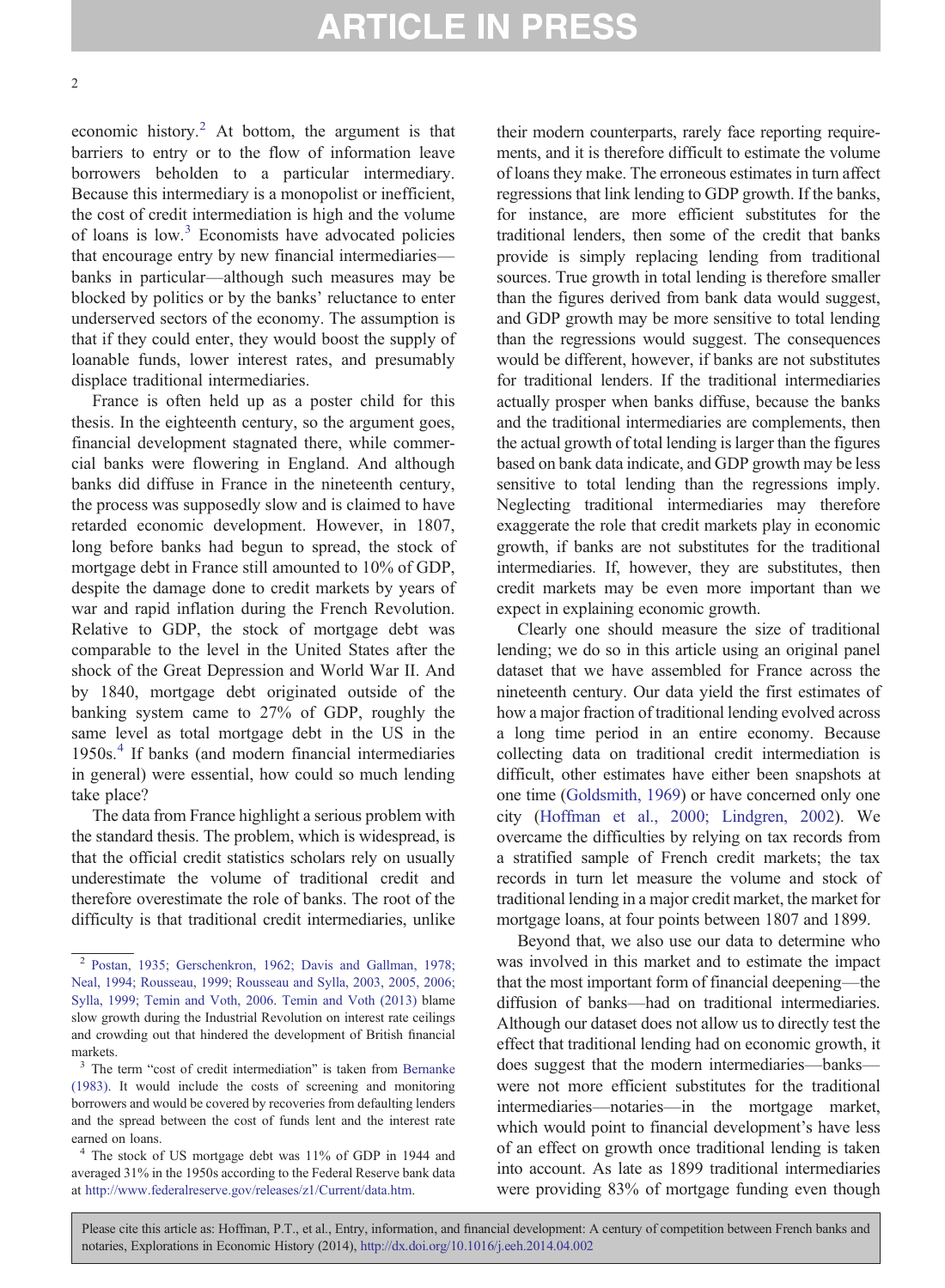### <span id="page-2-0"></span>Table 1

Mortgage lending and notarial credit in France, 1807–1899.

| Year                                       | 1807 | 1840 | 1865 | 1899 |
|--------------------------------------------|------|------|------|------|
| Volume new loans (million francs)          | 320  | 774  | 923  | 1085 |
| Notarial                                   | 320  | 749  | 727  | 902  |
| Notarial/all                               | 1.00 | 0.97 | 0.79 | 0.83 |
| Number of outstanding loans (millions)     | 0.65 | 1.24 | 1.29 | 1.21 |
| Notarial                                   | 0.65 | 1.24 | 1.27 | 1.14 |
| Notarial/all                               | 1.00 | 1.00 | 0.99 | 0.94 |
| GDP (billion francs)                       | 11.7 | 13.4 | 20.9 | 32.6 |
| Stock of outstanding debt (billion francs) | 1.12 | 3.64 | 4.25 | 8.01 |
| Notarial                                   | 1.12 | 3.58 | 3.42 | 6.03 |
| Notarial/all                               | 1.00 | 0.98 | 0.80 | 0.75 |
| All/GDP                                    | 0.10 | 0.27 | 0.20 | 0.25 |

Source: See [Appendix A](#page-16-0).

Note: The figures for notarial lending are calculated by dropping mortgage backed credit lines and loans made by the Crédit Foncier. Rounding error makes the notarial/all figures for contracts outstanding equal one in 1840, even though banks were making mortgage loans (852 of them, we estimate, in 1840).

banks were free to enter the mortgage market and did make some mortgage loans, and even though the French government had created and guaranteed the securities of a modern mortgage bank (Table 1). Banks did enter local markets in large numbers, but they did not drive traditional intermediaries out of the mortgage business or significantly reduce the amount of lending the traditional intermediaries did. The reason was simple: the banks did not provide lower cost substitutes for mortgages, because they did not have the traditional intermediaries' informational advantages. In fact, it seems that bank and traditional mortgage credit were large in the same places. The reason, again, was simple: the banks and traditional intermediaries complemented one another by providing different sorts of credit intermediation. Precisely how the two sorts of intermediaries then contributed to economic growth is a topic that we will take up in future research.

Our results are not likely to be peculiar to this one example. Estimates suggest that in 1900 traditional intermediaries were doing between 32 and 65% of mortgage lending in Britain, Germany, and the United States too, even though they all had highly developed financial systems and large mortgage markets. $5$  That fits the evidence that these nineteenth-century economies had a wide variety of financial intermediaries that

coexisted alongside banks, which would be unlikely if the banks were more efficient and competing directly against traditional intermediaries.<sup>6</sup> It also dovetails with a theoretical argument that explains how informational advantages allow traditional financial intermediaries to survive alongside their modern counterparts.<sup>7</sup> The old and new intermediaries may thus be complements in general, and if so, their coexistence can spur financial development.

Admittedly, these estimates and our own data all come from countries that were experiencing economic growth and had secure property rights and functioning legal systems. In developing countries without such institutions, traditional intermediaries may not have been able to do as much lending. Nonetheless, the volume of traditional lending has still been underestimated in many cases, and so in all likelihood has the efficiency of traditional intermediaries, who may supply forms of credit that complement the lending done by banks and other modern intermediaries. That raises questions about the empirical evidence linking financial development and economic growth and about inferences drawn from a low number of banks. In developing economies the growth of credit markets faces two hurdles, one political and another informational. First, politically motivated financial repression (monetary instability, insecure property rights, unequal distribution of wealth to loans, or barriers to entry) limits the ability of modern finance to bloom and also

3

 $5$  The estimates for Britain are derived from [Sheppard \(1971\)](#page-18-0) and [Offer \(1981\)](#page-17-0); for details, see [Hoffman et al. \(2010\).](#page-17-0) Those for the United States come from [Goldsmith \(1969\).](#page-17-0) For Germany, they are based on information in [Koch \(1910\)](#page-17-0), [Hoffmann \(1965\),](#page-17-0) and [Preussische Statistik \(1905](#page-18-0)–1906, p. 91); details about the German estimates are available from the authors. For the importance of mortgages in the United States later on, during the Great Depression, see [Wigmore \(2010\)](#page-18-0).

<sup>6</sup> [Neal, 1994; Quinn, 1997; Guinnane, 2001, 2002; Temin and Voth,](#page-17-0) [2006; Hoffman et al., 2011](#page-17-0).<br><sup>7</sup> See, for example, [Banerjee et al. \(1994\)](#page-17-0) and [Ghatak and Guinnane](#page-17-0)

[<sup>\(1999\).</sup>](#page-17-0)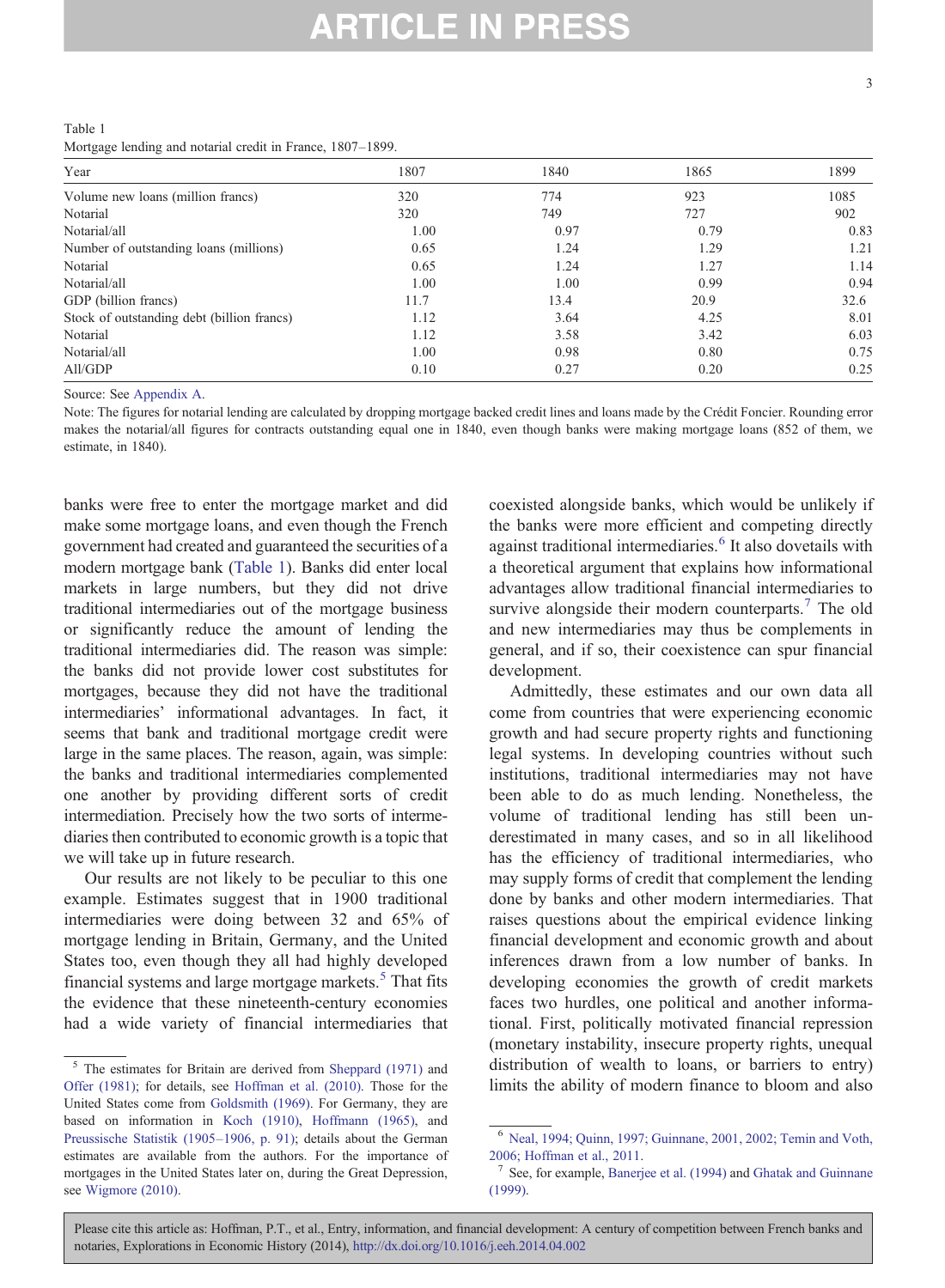likely reduces the amount of lending done by traditional intermediaries. Removing the political constraints on credit markets is clearly necessary for lending to grow, but it is not sufficient, for there is a second hurdle as well, for whatever new intermediaries arise will have to overcome problems of asymmetric information. Our results suggest that it took a long time for modern intermediaries to overcome their informational handicaps, even in economies where property rights are secure. Nevertheless, both political and informational problems must be resolved, before developing countries can do what France, Britain, Germany, and the United States did in the nineteenth century.

After providing the necessary background on financial intermediaries in nineteenth-century France, we describe the century's worth of data we have collected, which allow us to measure both traditional mortgage lending and bank entry and to analyze who is involved in the mortgage market. We then analyze how the diffusion of banks affected the traditional intermediaries. We start with a simple model in which banks are superior substitutes for traditional intermediaries, because they offer loans at a lower cost. An alternative and ultimately more realistic model assumes that banks provide a different set of services, where the demands for both types of financial intermediation are positively correlated. The two models have contrasting equilibrium predictions, both about the effect that banks had on traditional mortgage lending and about which mortgage markets they would choose to enter. These predictions can be tested using our data. We find no evidence that banks were superior substitutes for the traditional intermediaries in the long term loan market. On the contrary, demand for the bankers' skills and for the traditional intermediaries' were positively correlated, so that markets with more banks had more traditional lending as well. If anything banks and traditional intermediaries may have been complements, not substitutes.

### 2. Financial intermediaries in nineteenth-century France

Mortgage loans formed a major part of credit market in France and in other nineteenth-century economies. In France, most mortgages were arranged by notaries, semi private court officers who preserved records, handled estates, brokered real estate transactions, and also provided legal and financial advice. Unlike banks, they did not take money on deposit, but instead simply matched up borrowers and lenders, by making use of information they possessed about who had money to

lend, what collateral was worth, and who was a good credit risk [\(Hoffman et al, 2000\)](#page-17-0). Having matched up the borrowers and lenders, they would also draw up the mortgage loan contract. Similar traditional intermediaries (attorneys and scriveners in England, notaries in many other civil law countries) did much the same in mortgage markets elsewhere in Europe [\(Anderson,](#page-17-0) [1969; Miles, 1981; Habakkuk, 1994; Neal, 1994;](#page-17-0) [Quinn, 2004\)](#page-17-0).

Although securities markets were important, banks were the chief modern financial intermediary in France, as in the rest of Europe. The banks secured short term funds from depositors, and then used the deposits and the bank owners' equity to fund short-term commercial loans and also to make long-term investments in industry that, it has been argued, were critical for Europe's nineteenth-century growth.<sup>8</sup> The French banks were overwhelmingly partnerships or sole proprietorships before the 1850s, but thereafter a number of corporate banks appeared, which had the ability to open branches. In both periods, only the Bank of France could issue banknotes, and banks' ability to issue debt securities was closely supervised. But otherwise there were few regulations limiting what banks could do and no barriers to bank entry.

In particular, there were no legal obstacles that prevented banks from lending long term or from making mortgage loans, although they could not refinance loans of this sort at the bank of France, which only accepted high grade commercial paper for rediscount. Doing so was obviously risky because mortgage debt was illiquid and had a much longer maturity than banks' deposits. But French bankers did engage in mortgage lending by supplying mortgage backed credit lines, which were, roughly speaking, the nineteenth-century equivalent of home equity lines today.<sup>9</sup> There were also no legal obstacles to their imitating bankers in the United States who funded industrialists' long term investments by rolling over short term loans [\(Lamoreaux, 1994; Davis,](#page-17-0)  $1972:349$ .<sup>10</sup> One could imagine similar accommodations in France, with the banks' diversification reducing

<sup>&</sup>lt;sup>8</sup> The argument, which has focused on large universal banks, begins with [Gerschenkron, 1962, 12](#page-17-0)–14. For recent evidence in favor of it,

see [Calomiris \(1995\)](#page-17-0) and for a recent criticism, [Fohlin \(2007, 2\)](#page-17-0).<br><sup>9</sup> In our sample we describe below, mortgage backed letters of credit on average constituted 5% of new mortgage lending in 1840, 17% in 1865, and 14% in 1899; for details, see [Table 2](#page-6-0) below. The averages here are unweighted.

<sup>&</sup>lt;sup>10</sup> In the United States, the industrialists who borrowed often owned part of the bank making the loan, which gave them some assurance that their credit would not be cut off.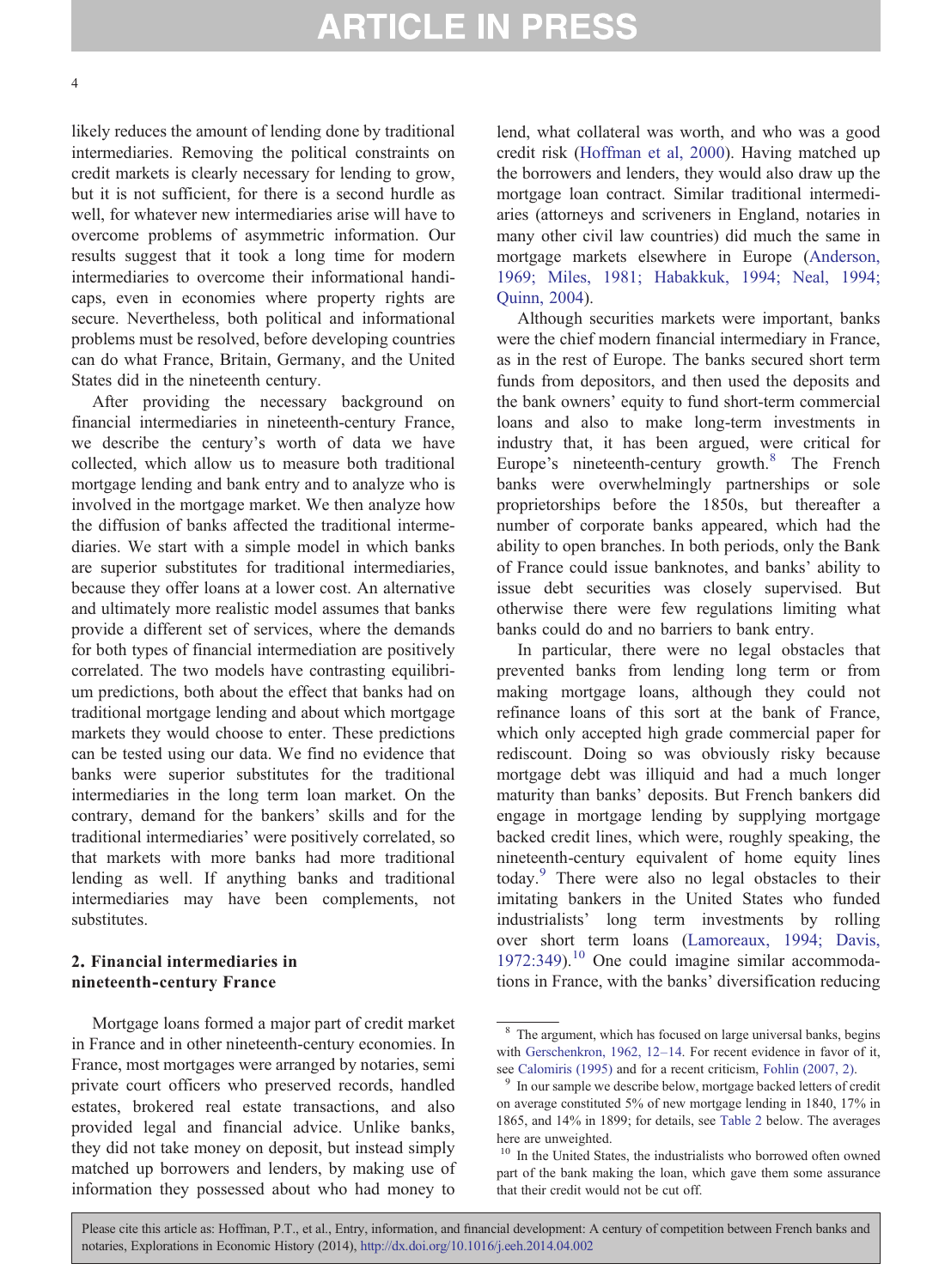the risk that a borrower would suddenly find his credit cut off. The banks' access to cheap short term capital might have allowed them to fund any of these substitutes for a mortgage at a lower cost than a loan that a notary could broker. If so, then the banks' lending could have reduced the demand for the notary's mortgages.

It has been argued that France had "too few" banks and that the country therefore paid a price in slower industrialization and economic growth [\(Cameron, 1967](#page-17-0) 110–111, 127). But that argument has been challenged by [O'Brien and Keyder \(1978\),](#page-17-0) [Roehl \(1976\),](#page-18-0) [Lévy-Leboyer \(1964\),](#page-17-0) [Lévy-Leboyer and Bourguignon](#page-17-0) [\(1985\)](#page-17-0), and [Lescure and Plessis \(1999\)](#page-17-0), and it is in any case clear that French bankers were closely involved with financing not just trade but industry as well ([Gille,](#page-17-0) [1959; Cameron, 1961; Lévy-Leboyer, 1964\)](#page-17-0). It is also clear that banks spread rapidly in France from 1800 on, as one would expect from the lack of any regulation or barriers to their entry. Knowing precisely how many banks there were requires a systematic source, which does not appear until 1829, when commercial almanacs began to provide the addresses of bank offices. At this point, there were already 762 bank office in France (of which 153 were in Paris).<sup>11</sup> As the century wore on, banking spread to smaller cities. In 1829, only two out of every three French cities with populations over 20,000 had a bank office; by 1851 all of them did. For cities between 5000 and 10,000, the fraction with banks jumped from one third in 1829 to 87% in 1862.

### 3. The panel data and the French mortgage market

To estimate the extent of traditional lending in France as a whole, we gathered data on over a hundred thousand mortgage loans drawn from 105 credit markets scattered through the country (see [Fig. 1](#page-5-0) for a map). These markets were cantons, small administrative districts averaging some  $150 \text{ km}^2$  in size that typically included a town or city and neighboring communities. The markets were chosen to yield a stratified sample of towns and cities that would reflect the French economy as a whole. They include Paris; other big cities such as Lyon; medium sized urban centers with 10,000 to 70,000 habitants, such as Grenoble; and smaller towns with populations as low as 500 people.

All the mortgage loan contracts were drawn up by notaries. The loans themselves could in theory have been arranged by anyone, and banks could have provided the capital. But in practice, notaries had matched up the lenders and the borrowers, and the lenders were individuals, not banks. There were only two exceptions: the mortgage backed credit lines, where the lenders were banks, and the mortgage loans made by the Crédit Foncier de France. The Crédit Foncier was a mortgage bank founded in 1852 that had a monopoly on the issue of mortgage backed securities, which were widely thought to benefit from a government guarantee. But notaries were involved in these bank loans too. Beyond drawing up the contracts, they verified the borrowers' histories in the lien registers, and they must have provided some of the advice that led borrowers to seek a Crédit Foncier loan.

All such loans were subject to a tax, and the notaries had to register the loan contracts they drew up at the local tax office, where officials collected the tax and recorded information about the debts. We gathered data on the loans from the archives of the tax offices, which covered lending in the municipality where the office was located and in surrounding towns and villages. $12$ The information we collected includes the number and size of new loans and loan durations; it allowed us to estimate the volume of new loans and stock of outstanding debt in each market for 4 years: 1807, 1840, 1865, and 1899. (See [Appendix A](#page-16-0) for details about the data collection and the estimation process). The dates of these estimates were chosen to be roughly a generation apart, with the first date coming a decade after the devastating inflation during the French Revolution, and 1899 being the latest date for which we could get access to the records needed for the data collection. Henceforth, traditional credit (and as synonyms, notarial credit or notarial lending) will refer to all of these loans except for Crédit Foncier loans and mortgage backed credit lines, while the total of all mortgage debt (with the Crédit Foncier and mortgage credit lines included) will simply be called mortgage lending.

The market for mortgage debt was large. Both total mortgage lending and traditional credit were highly

<sup>&</sup>lt;sup>11</sup> The almanacs were the [Almanach du commerce de Paris, des](#page-17-0) [départements de la France et des principales villes du monde by Jean.](#page-17-0) [de la Tynna continué et mis à jour par S. Bottin \(1829](#page-17-0)–1845); the [Annuaire général du commerce, de l'industrie, de la magistrature et de](#page-17-0) [l'administration ou Almanach des 500000 adresses \(1851 and 1855\)](#page-17-0), and the [Annuaire-Almanach du commerce et de l'industrie ou](#page-17-0) [Almanach des 500000 adresses \(1862](#page-17-0)–1898).

<sup>&</sup>lt;sup>12</sup> The 105 fiscal bureaus' geographic purview changed over time and did not necessarily equal the canton, which served as the basis for our markets. For consistency and to allow for proper comparison over time, we limited the notaries in a given market to those who reside in the canton where the fiscal bureau was located.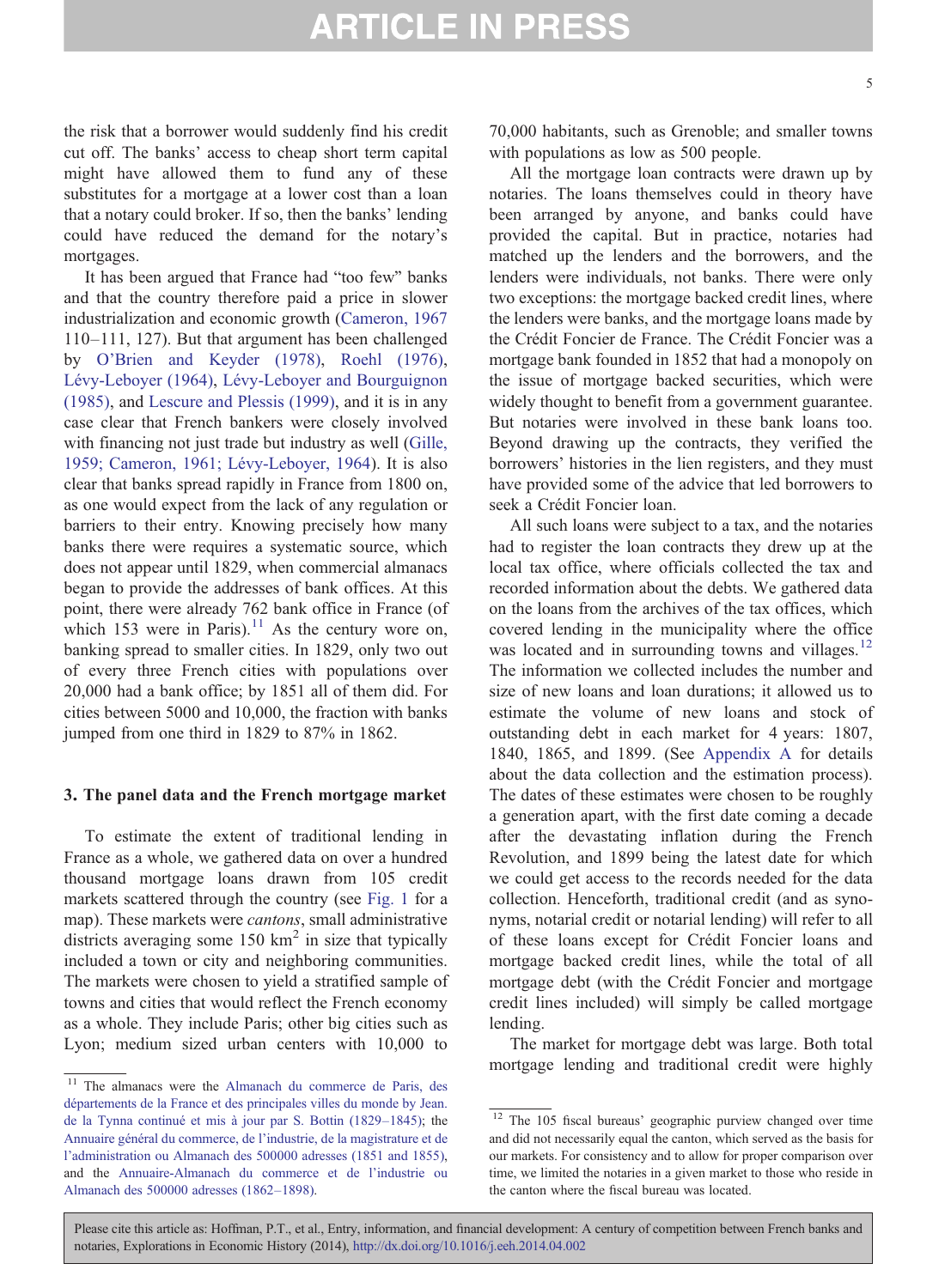- <span id="page-5-0"></span>Paris (debt stock 450 million Francs)
- Markets with debt stock>10million francs
- Markets with debt stock>1million francs
- 



Fig. 1. Markets in our sample with their stock of outstanding debt in 1807. The stock of outstanding debt is estimated by multiplying the volume of new loans in each market in 1807 times average durations for each type of loan.

correlated with market population.<sup>13</sup> If we therefore use population data to extrapolate from our sample to the whole country, we find that there were nearly seven hundred thousand mortgages outstanding in 1807 and over a million thereafter. Nearly all of these loans (94% in 1899 and even more before then) were traditional

credit ([Table 1\)](#page-2-0). The value of the outstanding mortgage debt ranged from 10% of GDP right after the Revolution (in 1807) to 27% in 1840; 75% or more of it was traditional.

Who then were the borrowers and lenders in all these loans? In 1840 there was very nearly one loan outstanding for every 20 people in France. That would suggest that roughly 20% of families were borrowing, if we allot one borrower to each family of 4 people and ignore individuals who take out multiple loans. If we judge borrowers by their occupations (and for female borrowers, use their husband's occupation), then the nineteenth-century borrowers were resoundingly middle class ([Table 2](#page-6-0), panel A). Occupations are of course an imperfect guide to income or wealth, and even less so to real property that as collateral gave access to the mortgage market, but the evidence still seems clear. A quarter or more of the borrowers were described as property owners, and the large contingent from agriculture

<sup>13</sup> Scatterplots and regressions (available from the authors) of the volume of traditional credit or of total mortgage lending on market population reveal a strong positive linear relationship with market population. The regressions were run with fixed effects; the results are similar when the sample is restricted to markets with populations under 50,000 people. Graphs and similar regressions with per capita lending suggest that it has no clear linear relationship with market population or with the population of the largest municipality in each canton. There is, however, a quadratic relationship between mortgage lending, on the one hand, and population and per capital wealth; we take this relationship into account in our regressions below. In any case, using market population to extrapolate from our sample and estimate lending totals for France as a whole does reasonable.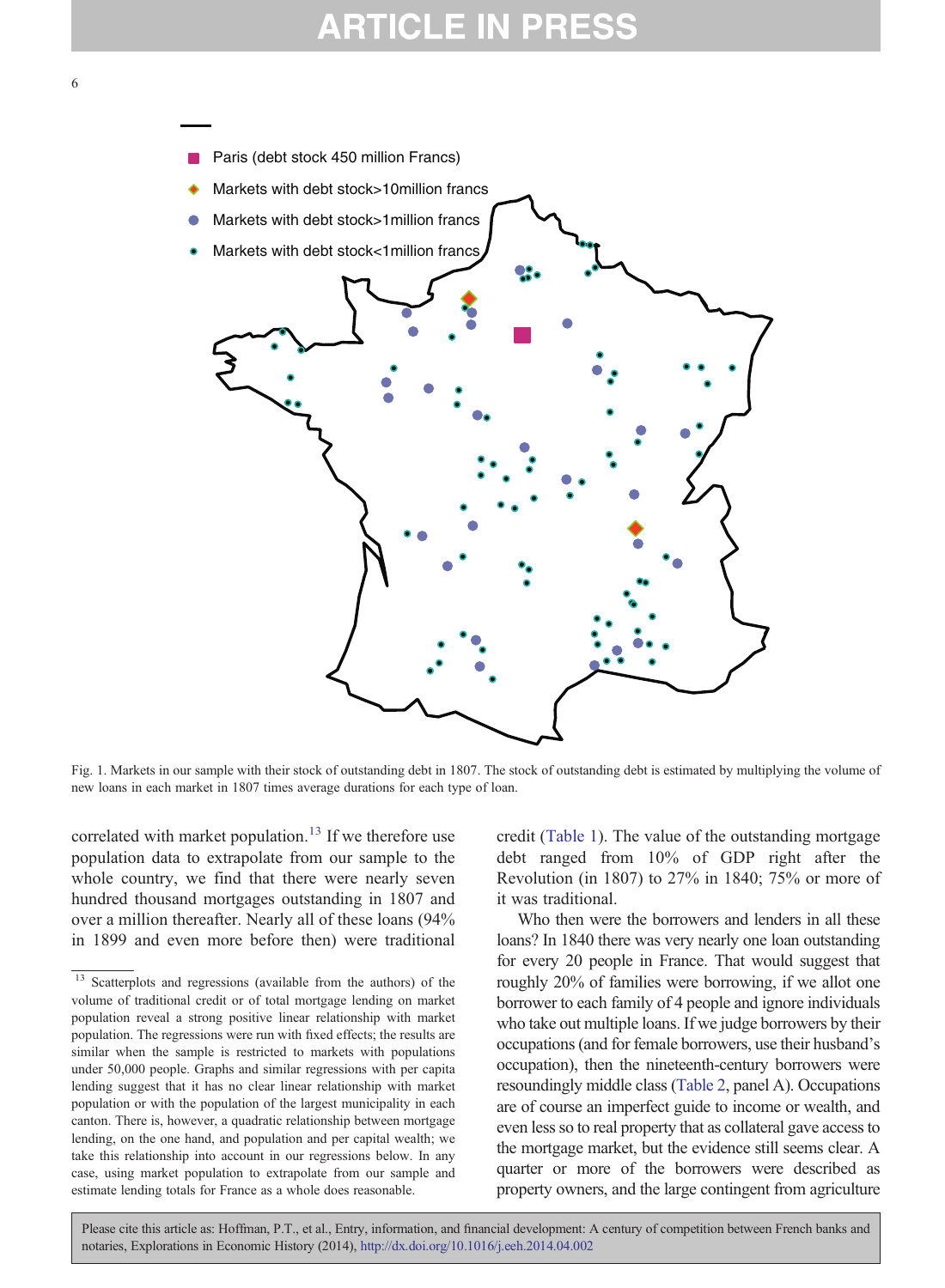### <span id="page-6-0"></span>Table 2

Borrowers and lenders in our sample, 1807–1899.

| Year                                                                                 | 1807 | 1840   | 1865   | 1899   |
|--------------------------------------------------------------------------------------|------|--------|--------|--------|
| Panel A: Social distribution of borrowers by occupation (percent)                    |      |        |        |        |
| Agriculture                                                                          | 40.9 | 34.3   | 29.6   | 19.0   |
| Crafts/industry                                                                      | 15.3 | 15.6   | 13.4   | 15.5   |
| Lower class                                                                          | 5.7  | 6.5    | 4.3    | 3.6    |
| Commerce/services                                                                    | 93.8 | 9.3    | 11.1   | 16.9   |
| Civil servants                                                                       | 1.7  | 2.5    | 2.3    | 3.9    |
| Construction                                                                         | 2.4  | 3.9    | 5.3    | 5.7    |
| Transport                                                                            | 1.3  | 1.5    | 2.0    | 1.7    |
| Proprietors                                                                          | 22.2 | 25.3   | 30.0   | 30.2   |
| <b>Bankers</b>                                                                       | 0.0  | 0.4    | 0.6    | 1.3    |
| Other                                                                                | 0.7  | 1.1    | 2.1    | 3.6    |
| N                                                                                    | 7091 | 18,156 | 24,073 | 12,873 |
| Panel B: Social distribution of lenders by occupation (percent)                      |      |        |        |        |
| Agriculture                                                                          | 15.7 | 10.5   | 14.9   | 6.6    |
| Crafts/industry                                                                      | 15.8 | 10.5   | 10.1   | 8.4    |
| Lower class                                                                          | 4.7  | 7.4    | 6.7    | 2.8    |
| Commerce/services                                                                    | 22.7 | 18.7   | 15.1   | 14.5   |
| Civil servants                                                                       | 5.3  | 6.9    | 4.1    | 5.7    |
| Construction                                                                         | 2.7  | 1.8    | 2.6    | 1.6    |
| Transport                                                                            | 0.8  | 1.4    | 1.1    | 1.1    |
| Proprietors, nobles, rentiers                                                        | 27.8 | 33.8   | 39.2   | 46.8   |
| <b>Bankers</b>                                                                       | 0.2  | 2.1    | 3.1    | 8.0    |
| Other                                                                                | 4.4  | 7.1    | 3.1    | 4.4    |
| N                                                                                    | 6753 | 17,569 | 22,850 | 13,573 |
| Panel C: Share women among borrowers and lenders (percent)                           |      |        |        |        |
| Share borrowers                                                                      | 11.9 | 9.9    | 11.2   | 16.6   |
| Share lenders                                                                        | 13.0 | 15.3   | 20.4   | 30.4   |
| Panel D: Fraction of borrowers and lenders living in the same municipality (percent) |      |        |        |        |
|                                                                                      | 66   | 53     | 49     | 48     |

Source: See [Appendix A](#page-16-0) and text.

Note: Both the share of women and the fraction of borrowers and lenders living in the same municipality are calculated using the number of loan contracts. For the share of women, loan contracts without reported gender are excluded, as are married couples. For the fraction of borrowers and lenders who coreside, all loans without information about residence are assumed to involve a borrower and lender who inhabit the same municipality.

were in all likelihood property owning farmers. Some 10% were merchants and 15% craftsmen, but in France both could easily own property or other assets. Only 6% or less were workers or stemmed from the lower classes, where collateral would be harder to find.

The lenders, not surprisingly, stood higher up on the social scale (Table 2, panel B). Although some did hail from the middle classes (among them, many merchants, but they might well have been wealthy wholesalers who also dabbled in banking), the lenders were much more likely than the borrowers to be nobles, rentiers, or property owners who likely had more assets than the property owners who borrowed.

Women made up a sizeable and growth fraction of the borrowers (17% in 1899), and an even larger percentage of the lenders (Table 2, panel C). The results (which set aside all loans in which married couples borrow or lend) are similar if we weight loans by the size of the debt. Clearly, the mortgage market was working well enough to allow women to invest and, if they had property, to borrow.

It also functioned well enough to match borrowers with lenders from outside their own community. Only half of borrowers and lenders lived in the same municipality, even if we assume that all the borrowers and lenders without residences must have dwelled in the same town (Table 2, panel D), and the fraction of borrowers and lenders who resided in the same place fell over time. That is a sign, albeit far from a perfect one, that mortgage debt was escaping the narrow geographical constraints imposed by the limited information that lenders would typically have about the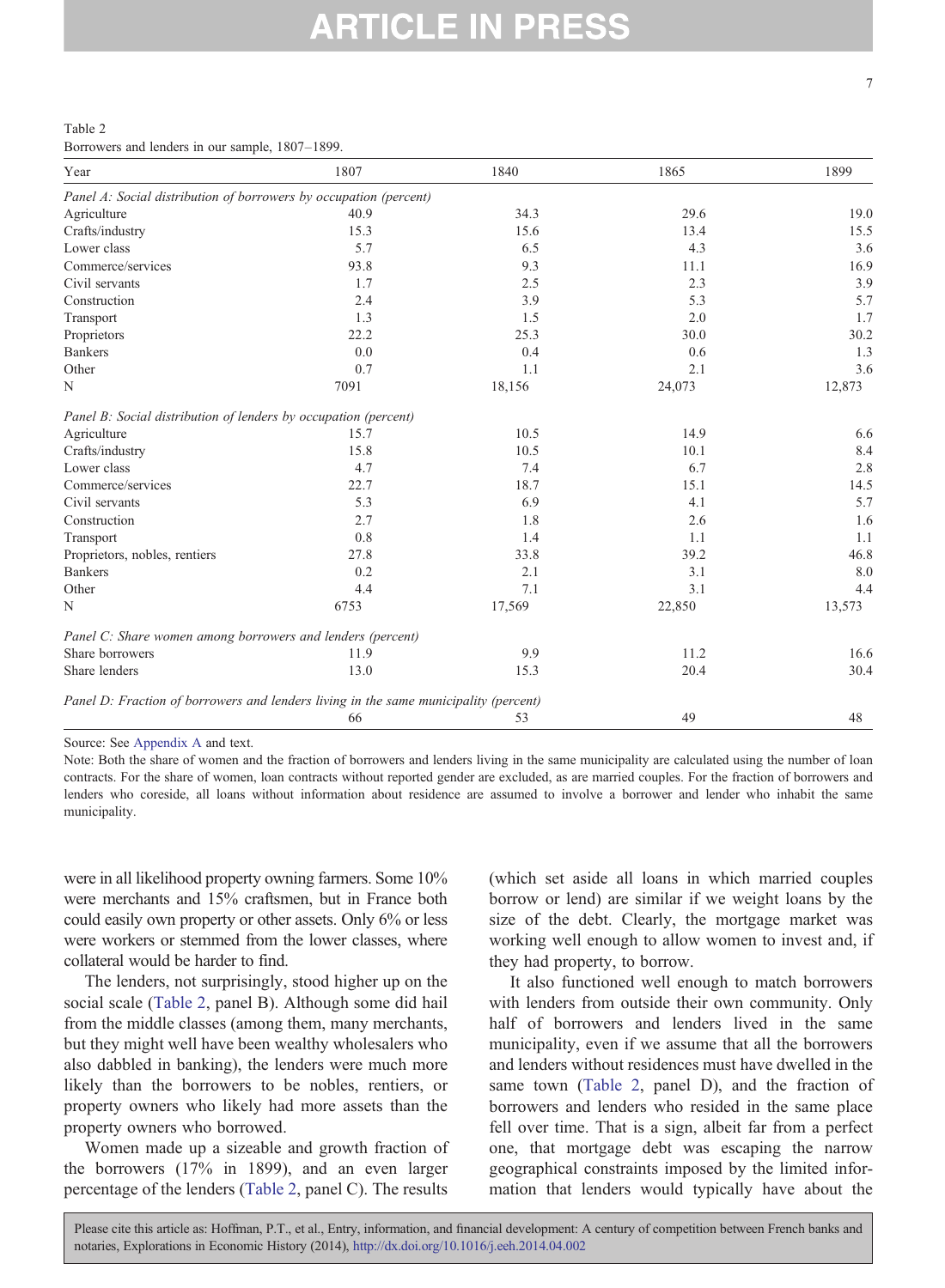creditworthiness of potential borrowers — information that would be essential for deciding whether to make a loan and that would often be limited to people dwelling nearby. A lender could perhaps assess a borrower's creditworthiness if they both worked in the same profession or sector of the economy. (Borrowers and lenders were highly unlikely to be relatives.) But at least lending was not limited to borrowers in the same town, or even to using nearby notaries. That and the broad social background of borrowers suggest that the primary intermediaries in the French mortgage market—the notaries—were effective.

### 4. Bankers and notaries as competitors in the mortgage market

What effect did the diffusion of banks have on the notaries? At one extreme, one could imagine that the banks might compete with the notaries. The banks did offer mortgage backed credit lines, which were substitutes for the notaries' mortgages, and they could also roll over short term loans, as bankers in the United States did. Perhaps superior information or an ability to pool risks would allow them to offered these substitutes for the mortgages that notaries arranged at a lower cost than the notaries could. If so, they would encroach on the notaries' business and potentially even drive them out of the mortgage market. Bank entry would, in short, diminish notarial lending. In that case economic growth might be even more sensitive to financial development than has been believed. At the other extreme, the banks might not compete at all with notaries, but their short term commercial loans might complement the notaries' business arranging mortgages. The diffusion of banks would then boost notarial credit, and economic growth might be less sensitive than we suppose to financial development.

We will examine both possibilities below, along with a more realistic alternative between the two extremes. Let us start with the extreme in which the banks are competing with the notaries and offering lower cost substitutes for notarial credit. Assume for the moment that there is a single credit market, that all notaries in France have an identical and constant marginal cost of lending, and that the total cost (interest and fees) of borrowing a franc through a notary is  $r_n$  and that they compete on price. The assumption of constant marginal cost is reasonable because the notaries all possessed lengthy records of past business doing lending and arranging other property transactions, from sales and leases to inheritances. The costs of gathering information on creditworthiness and the value of collateral were therefore sunk, and they could hire clerks to write up the

loans at constant marginal  $cost<sub>14</sub>$  Because all our markets (cantons) had at least three notaries, the value of loans made in a given market (say market  $i$ ) before banks enter is given by the value of the local demand curve  $D_i(r_n)$  at the competitive price  $r_n$ . Markets with greater demand have more loans, but prices are the same everywhere.

Let the value of loans made by notaries in market  $i$ before banks enter be  $V^0_{in}$   $(D_i(r_n) = V^0_{in})$ . Unlike notaries, banks did not have an extensive record of property transactions when they open their doors, and any experience they had making unsecured short term commercial loans would reveal little about the value of collateral. They would have to build up the information, which would imply that their marginal cost would be increasing. For simplicity, assume that all banks are identical. Let  $V_b^*$  be the efficient scale for a bank. At  $V_b^*$  the cost of an additional franc loan is  $r_b$ , and a necessary condition for banks to be more efficient than notaries is that  $r_b < r_n$ .

Now let a bank enter a market not served by other banks. The bank attracts clients by offering them a tiny fixed rebate, and it maximizes its profits simply by lending to the point where its marginal cost equals that of notaries. Let  $V_b$  be the resulting value of loans made by the bank  $(V_b \geq V_b^*)$ . As long as  $V_b$  is less than the lending  $V^0_{in}$  done before the bank entered, then the resulting equilibrium will have total mortgage lending  $V^{e}$ <sub>i</sub> =  $V^{0}$ <sub>in</sub> with the bank making  $V_b$  in loans while the notaries lend  $V^e_{in} = V^0_{in} - V_b$ . The notaries' lending will obviously fall after the bank has entered. If the single bank finds it profitable to make more loans than  $V^0_{\ \ in}$  then notaries will exit the market and stop lending altogether.

If  *banks enter the market, then the resulting* equilibrium will have to satisfy the following two inequalities:  $D_i(r_n) \ge m V_b$  and  $D_i(r_b) \le (m + 1)V_b^*$ . In this equilibrium, total mortgage lending will be  $V^e_i$  =  $V^0_{in} = mV_b + V^e_{in}(m)$ . Again, as banks enter notarial lending will drop, because banks are more efficient, but a small amount of notarial lending will remain provided even after full bank entry if  $mV_b < V_{in}^0$ . Because of bank indivisibilities, notaries will always survive in small markets (when  $D_i(r_n) \le V_b^*$ ), because the banks' fixed costs do not warrant entry even by a single bank. Bank entry will thus cut traditional lending, except in small markets.

One can build in more subtle assumptions about notaries that would allow for markets to differ in terms of

<sup>&</sup>lt;sup>14</sup> One might worry about the cost of supervising all the clerks, but that seems not to have been a problem. In Paris notaries hired enough clerks to draw up over a thousand contracts a year.

Please cite this article as: Hoffman, P.T., et al., Entry, information, and financial development: A century of competition between French banks and notaries, Explorations in Economic History (2014), <http://dx.doi.org/10.1016/j.eeh.2014.04.002>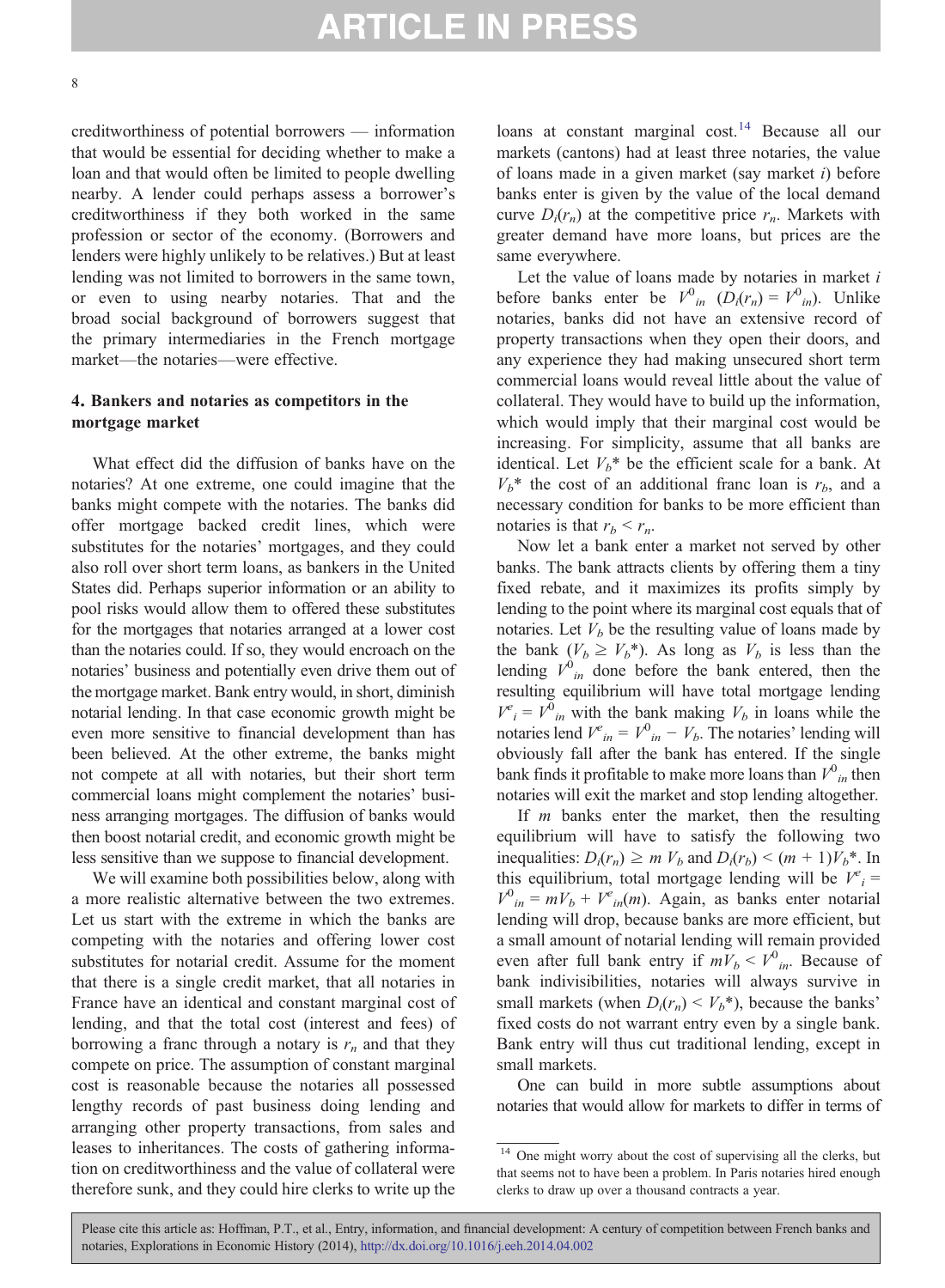<span id="page-8-0"></span>the intermediaries' (notaries' or bankers') costs. Such heterogeneity will complicate the analysis, but as long as bankers are more efficient substitutes for notaries, bank entry should reduce traditional lending. It is true that the extreme situation we are modeling here makes a number of simplifying assumptions. It is static and makes simplifying assumptions about marginal costs. It also supposes that there is just one credit market, and not distinct markets for different types of credit, such as long term mortgage loans or short term lending. We will relax those assumptions below.

For the moment, let us stick with the simplifying assumptions and the extreme situation of banks competing with notaries and see what happens in market  $i$  if  $m$  banks enter and are more efficient substitutes for notaries. Under our assumption that all notaries have constant marginal cost  $r_n$ , then total mortgage lending  $V^e_i = D_i(r_n) = mV_b + V^e_{in}(m)$ . In other words, mortgage lending will be the same as what it would have been had the banks not entered (namely the demand for loans  $D_i(r_n)$  at price  $r_n$  since the banks will simply match the notaries' marginal cost  $r_n$ ), but notarial lending will fall to  $V^e_{in}(m) = D_i(r_n) - mV_b$ . If no banks have entered the market, notarial lending will remain  $D_i(r_n)$ . We can therefore regress the volume of notarial lending in each market in our panel dataset on the number of banks  $m$  in the market and on correlates for the demand for long term loans  $D_i(r_n)$  in the market. If the coefficient of  $m$  is negative and sizeable, then banks are superior substitutes for notaries.

The validity of the regression obviously depends on a number of assumptions—in particular, the assumption that notaries have constant marginal cost—but we can allow the constant marginal cost to vary across time and from market to market by including fixed effects for each market and for each time period in the panel dataset. Along with market population and our measure of wealth, these fixed effects will control for demand. The resulting regression will be

$$
y_{it} = m_{it}a + X_{it}b + f_i + u_{it}
$$
\n<sup>(1)</sup>

where  $y_{it} = V_{in}^{e}(m_{it})$  is notarial lending in market *i* at time *t*  $(t = 1840, 1865, 1899)$ ;  $m_{it}$  is the number of banks in market *i* at time *t*;  $X_{it}$  is a matrix of the correlates of demand for long term loans  $D_i(r_n)$  in the market at time t, which are wealth, market population, and time dummies for the fixed effects of time periods;  $f_i$  is a fixed effect for market i;  $u_i$  is the error term; and  $a$  and  $b$  are matrices of coefficients.<sup>15</sup>

The wealth measure is per-capita property taxes, which controls for the changes in the value of collateral in the mortgage market. Because both it and population have a non linear relationship with the demand for mortgage loans, the regression includes quadratic terms in both variables.<sup>16</sup>

We start by setting aside any problems of endogeneity and run a naive regression of traditional credit on banks in the same year. Rather than running regression (1) directly, we use first differences because they require weaker conditions to get an unbiased estimate of the coefficient of interest  $(a)$  than does the fixed effects estimator.<sup>17</sup> The first differences equation is

$$
y_{it} - y_{it'} = (m_{it} - m_{it'})a + (X_{it} - X_{it'})b + (u_{it} - u_{it'}).
$$
 (2)

Here  $t'$  is the year of the previous sample cross section, so that  $t' = 1865$  if t is 1899, etc. When we run the first differences regression, the coefficient of the number of banks turns out to be positive, not negative (see [Table 3](#page-9-0) for the descriptive statistics and [Table 4,](#page-9-0) regression (1) for the regression itself). The results (available from the authors) are similar if we exclude Paris (an obvious outlier) or if we simply estimate Eq. (1) using fixed effects or if we drop the two largest urban markets (Paris and Lyon).

This regression is of course naïve, because bank entry and exit and hence the variable  $(m_{it} - m_{it'})$  in Eq. (2) are endogenous. Our estimate of the coefficient of interest  $(a)$ may therefore be biased. Under our assumption that wealth and population are exogenous, the first difference estimator of a will be unbiased if E ( $m_{it} - m_{it}$ ,  $u_{it} - u_{it'}$ ) = 0 for every  $t$  in  $\{1840, 1865, 1899\}$ . Given the structure of our panel, what will likely make this condition fail to hold is that either  $E(m_{it}, u_{it}) \neq 0$  or  $E(m_{it'}, u_{it'}) \neq 0$ , which could happen if a demand shock boosted mortgage lending but banks took longer than a year to enter markets and compete with notaries for business. The other possibilities—either that  $E(m_{it}, u_{it'}) \neq 0$  or that  $E(m_{it'}, u_{it}) \neq 0$ —can be ruled

<sup>&</sup>lt;sup>15</sup> We have no count of banks before 1829 or wealth measure before 1840, so the 1807 cross section is omitted from the regression.

<sup>&</sup>lt;sup>16</sup> The quadratic terms include wealth and population squared and the product of wealth and population. Since our wealth measure is per capita property taxes, the product of wealth and population is total wealth. In all of our regressions, the estimated marginal effect that wealth and population have on traditional credit is always positive at average wealth and population levels, as we would expect.

<sup>&</sup>lt;sup>17</sup> Under our assumption that wealth and population are exogenous, for the fixed effects estimate of a will be unbiased if  $E(m_{is} u_{it}) = 0$  for every s, t in {1840, 1865, 1899}. The first difference estimator of a will be unbiased if  $E(m_{it} - m_{it'}, u_{it} - u_{it'}) = 0$  for every t in {1840, 1865, 1899}, which is less demanding.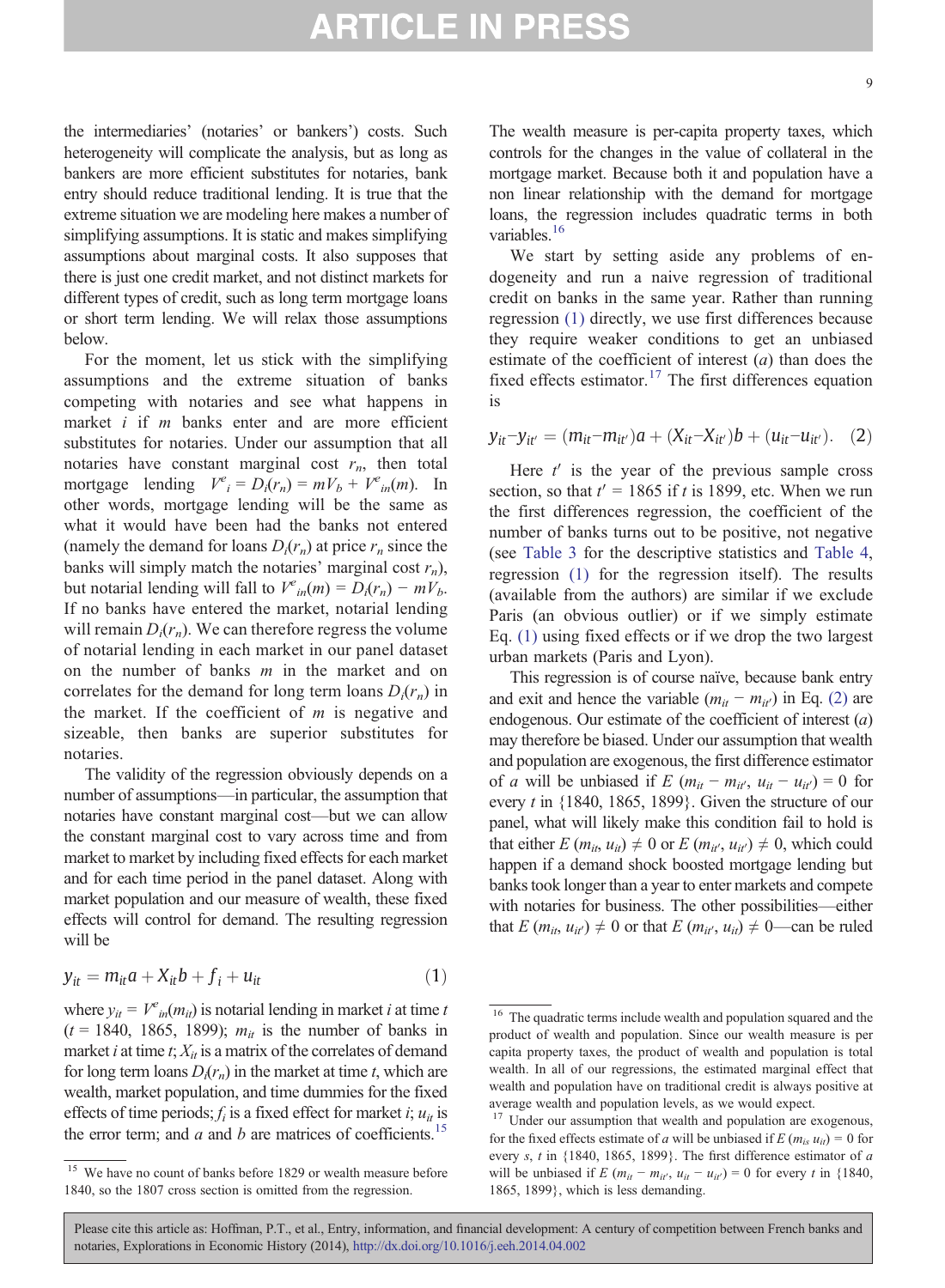<span id="page-9-0"></span>10

#### Table 3 Descriptive statistics for regressions.

| Year                                                         | 1807   | 1840                                   | 1865    | 1899    |
|--------------------------------------------------------------|--------|----------------------------------------|---------|---------|
| Variable                                                     |        | Per market means (standard deviations) |         |         |
| Number of banks                                              | 3.6    | 4.6                                    | 7.1     | 12.5    |
|                                                              | (15.9) | (21.6)                                 | (38.4)  | (84.8)  |
| Wealth (per capita property tax, francs per person)          |        | 4.6                                    | 4.5     | 19.1    |
|                                                              |        | (1.3)                                  | (1.4)   | (10.0)  |
| Market Population (000)                                      | 25.7   | 32.5                                   | 46.1    | 57.9    |
|                                                              | (65.0) | (93.5)                                 | (182.5) | (255.7) |
| Volume of notarial mortgage loans (million francs)           | 0.94   | 1.99                                   | 1.72    | 1.85    |
|                                                              | (6.31) | (12.20)                                | (8.98)  | (9.21)  |
| Volume of mortgage backed bank credit lines (million francs) | 0.00   | 0.10                                   | 0.51    | 0.38    |
|                                                              | (0)    | (0.67)                                 | (4.17)  | (3.34)  |
| Volume of Crédit Foncier mortgage loans (million francs)     | 0.00   | 0.00                                   | 0.81    | 0.58    |
|                                                              | (0)    | (0)                                    | (7.95)  | (4.86)  |

Source: See [Appendix A.](#page-16-0)

Note: Since each observation in the regressions is a market, the means are per market averages for the 105 markets in the panel dataset. The lending volumes are the mean values of total lending for each category of loans. The per capita wealth measure changed in 1899. None of the means in this table are adjusted for the stratification of the underlying sample of loans. See [Appendix A](#page-16-0) for further information on the wealth measure and the sample of loans.

out as implausible. The first would require that the number of banks  $m_{it}$  would still be affected by  $u_{it'}$  for 25 years or more that separate the cross sections. That seems unlikely since there were no barriers to bank entry, and banks could be formed or dissolved in a year or two or less. The other unlikely inequality—that  $E(m_{it'}, u_{it}) \neq 0$ —would mean that 25 or more years of bank entry could not eliminate the effect that  $m_{it'}$  has on  $u_{it}$  and hence on traditional mortgage lending  $v_{it}$ .

If these assumptions about covariances and bank entry are correct, then the number of banks 10 years before each cross section,  $m_{it-10}$ , furnishes an instrument for

Table 4

Notarial lending regressions for the panel dataset.

| Regression number                                                 |                          | 2                                                                                 | 3                                                                                                                                                                                                                                                                                                                                                                            | 4                        |
|-------------------------------------------------------------------|--------------------------|-----------------------------------------------------------------------------------|------------------------------------------------------------------------------------------------------------------------------------------------------------------------------------------------------------------------------------------------------------------------------------------------------------------------------------------------------------------------------|--------------------------|
| Dependent variable                                                | Volume notarial<br>loans | Volume of notarial loans                                                          | Volume notarial loans                                                                                                                                                                                                                                                                                                                                                        | Volume of notarial loans |
| Estimation                                                        | First differences        | Two-stage first differences;<br>banks 10 years earlier as<br>instrument for banks | As in regression $(2)$ , but with<br>As in regression $(2)$ , but with<br>Crédit Foncier loans and<br>volume of Crédit Foncier loans<br>and mortgage backed credit<br>mortgage backed credit lines<br>lines added as exogenous<br>endogenous; banks 5 years<br>independent variables<br>earlier and fraction of<br>population urban 9 years<br>earlier as added instruments. |                          |
| Coefficients (standard errors) for selected explanatory variables |                          |                                                                                   |                                                                                                                                                                                                                                                                                                                                                                              |                          |
| Number of banks                                                   | 96,307                   | 135,518                                                                           | 86,014                                                                                                                                                                                                                                                                                                                                                                       | 86,282                   |
|                                                                   | $(23,535)$ ***           | $(35,586)$ ***                                                                    | $(27, 484)$ **                                                                                                                                                                                                                                                                                                                                                               | $(28, 470)$ **           |
| Volume of mortgage                                                |                          |                                                                                   | 0.67                                                                                                                                                                                                                                                                                                                                                                         | 0.50                     |
| backed bank credit lines                                          |                          |                                                                                   | (0.40)                                                                                                                                                                                                                                                                                                                                                                       | (1.34)                   |
| Volume of Crédit                                                  |                          |                                                                                   | $-0.32$                                                                                                                                                                                                                                                                                                                                                                      | $-0.28$                  |
| Foncier mortgage loans                                            |                          |                                                                                   | $(0.094)$ **                                                                                                                                                                                                                                                                                                                                                                 | (0.25)                   |
| N                                                                 | 198                      | 198                                                                               | 198                                                                                                                                                                                                                                                                                                                                                                          | 198                      |

Source: See [Appendix A.](#page-16-0)

Note: Variable definitions and units as in Table 3. All the regressions include wealth, population, wealth squared, population squared, the product of wealth and population, and differences of time dummies. Standard errors are clustered. For the instruments used in regressions [\(2\)](#page-8-0) thru [\(4\),](#page-14-0) see the text. \*\*  $p < 0.01$ .

\*\*\*  $p < 0.001$ .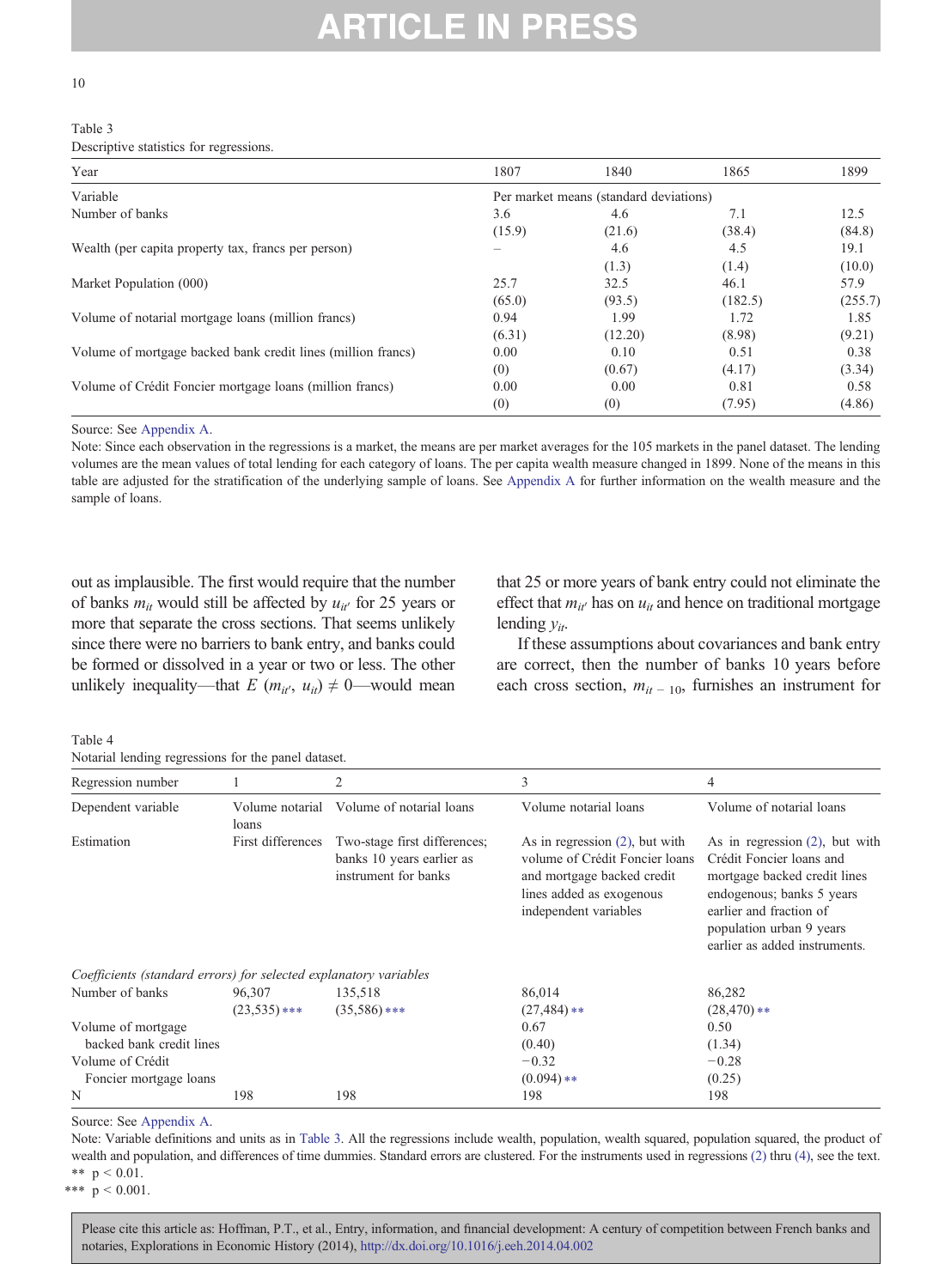<span id="page-10-0"></span>

Fig. 2. Change in the number of banks 1886–1892 and the number of notaries forced out of office for fraud or bankruptcy 1887–1889. The data here come from an exhaustive list (compiled by the authors) for all French cantons, not just those in our sample.

 $m_{it} - m_{it'}$  that makes it possible to estimate Eq. [\(2\)](#page-8-0) by two stage least squares.<sup>18</sup> The instrument is  $m_{it-10} - m_{it'-10}$ . First stage regressions (available from the authors) show that it is a good predictor of  $m_{it} - m_{it'}$ . And the covariances that have to be checked,  $E(m_{it-10}, u_{it})$  and  $E(m_{it-10}, u_{it'})$ , to see if the estimate is unbiased are both likely to be zero, for independent evidence on banking exit and entry shows that French banks entered and exited quickly enough to eliminate any effect that  $u_{it'}$  would have on the number of banks 15 or more years later in year  $t - 10$ , or any effect that  $m_{it-10}$  has on  $u_{it}$ .<sup>19</sup>

When we estimate Eq. [\(2\)](#page-8-0) using two stage least squares and  $m_{it-10} - m_{it'-10}$  as an instrument for  $m_{it} - m_{it'}$  (along with linear and quadratic terms for wealth and population and first differences of time dummies), the coefficient of the number of banks is still positive and even larger than before [\(Table 4](#page-9-0), regression [\(2\)\)](#page-8-0). The results are similar if we exclude Paris.

To interpret the regressions as implying that notarial credit did not suffer from bank entry does admittedly require that some important assumptions hold. First, we must assume that there is only one credit market and not distinct markets for different types of loans. This assumption is certainly an oversimplification, but banks did offer substitutes for the loans notaries arranged, and the question of whether they could do so at lower cost than the notaries is an important. We will in any case relax this assumption below. Second, our results depend on our assumption that notaries have constant marginal cost. That assumption seems justified, but it too will be relaxed when we consider bank entry below. Third, because our estimation strategy is static, it ignores dynamic effects such as the option value of learning about the profitability of a market, which could cause a bank to wait a long time before exiting. Yet at the individual bank level turnover was empirically substantial (from 1830 to 1899 over the whole of France the annual exit rate was 5.1% and the entry rate 6.9%). The high rate of adjustment suggests a static model is not unreasonable. Finally, our approach requires that future wealth and population levels could be little affected by current lending. This last assumption is one our low frequency data cannot evaluate.

The results are therefore not absolutely conclusive. But there is at least some independent evidence that supports what the regressions in [Table 4](#page-9-0) suggest. It comes from an exhaustive list of all the banks in France by canton for the years 1886–1892 and data on the number of all French notaries who were forced out of office in each canton for fraud or bankruptcy in the

<sup>&</sup>lt;sup>18</sup> The variable  $m_{it-10}$  is the number of banks in the market in 1829 for the 1840 cross section, in 1854 for the 1865 cross section, and in 1889 for the 1899 cross section. Under our assumptions, the lagged difference in the number of banks,  $m_{it'} - m_{it'}$ , could not serve as an instrument, because it would be correlated with the error term in Eq. [\(2\).](#page-8-0) The lack of suitable instruments also rules out using differences in differences to estimate  $a$ .<br><sup>19</sup> The evidence (available from the authors) comes from a complete

list of French banks at 14 dates between 1829 and 1898. Over this period, the annual exit rate for banks in French cantons varied between 5 and 14% per year; their annual entry rate varied between 4 and 14% per year; and the mean age of a bank rose from 5 years in 1829 to 18 years in 1899. The list of French banks was derived from the same commercial almanacs used to construct our panel dataset.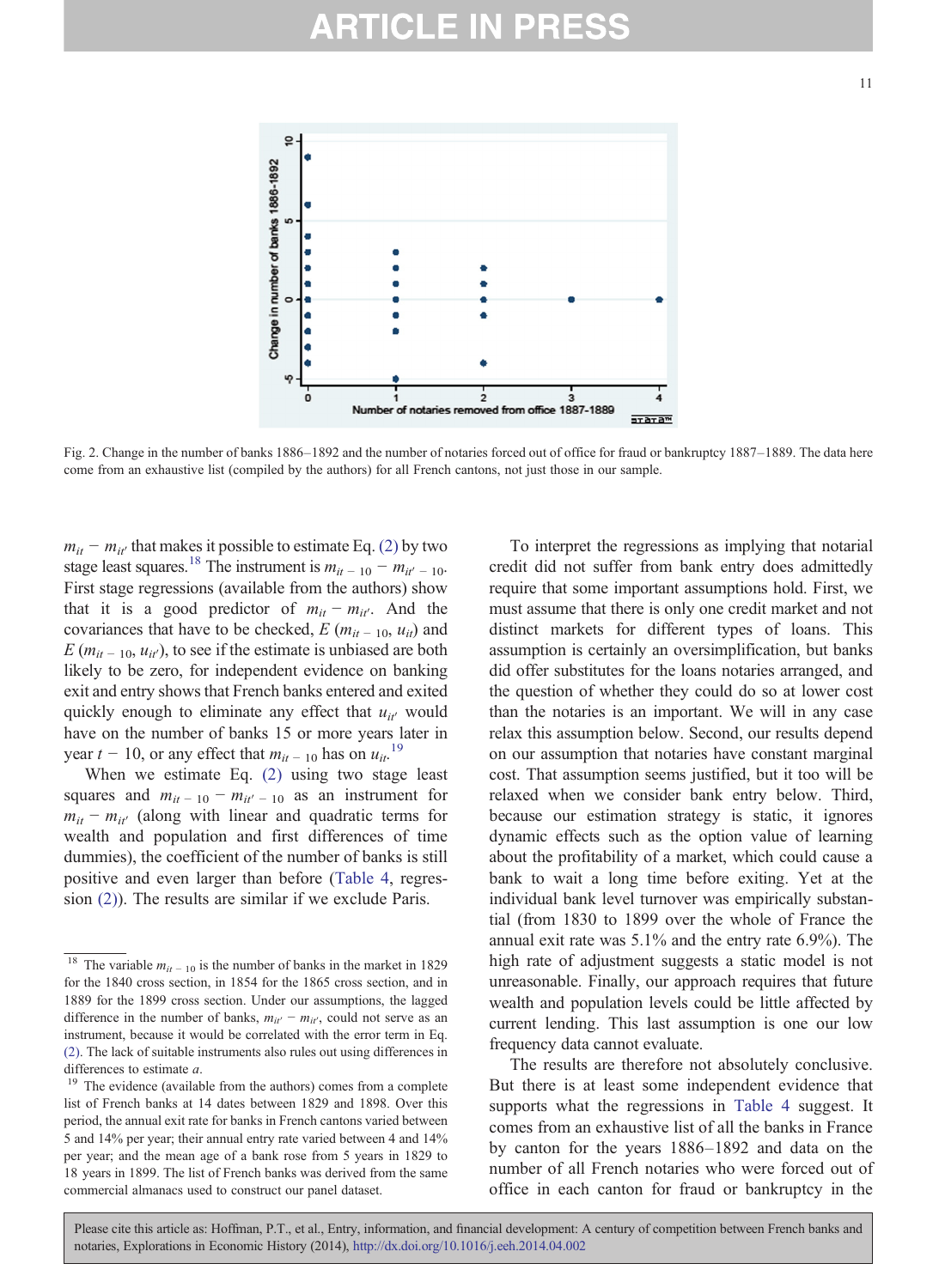#### 12

### **ARTICLE IN PRESS**

vears  $1887-1889$ <sup>20</sup> Such a loss of office was presumably an unexpected shock to notarial lending that should have driven borrowers and lenders to other intermediaries. If so and if banks were more efficient substitutes for the notarial lending in the same credit market, then banks should have entered the markets as notaries departed. But that was clearly not the case [\(Fig. 2](#page-10-0)). $^{21}$ 

Another potential problem is that our regressions do not take into account lending by the Crédit Foncier. The government backed mortgage bank, which opened its doors in 1852, was headquartered in Paris, and although many of its clients were Parisians, it did engage in some lending throughout the country. Although notaries were involved because they drew up the mortgage documents, the Crédit Foncier's loans should be considered those of a modern financial intermediary, because it was a bank that issued mortgage backed securities to fund the lending it did. But the Crédit Foncier would not appear in the count of banks outside Paris. We do know the volume  $(V_{icf})$  of its lending that was drawn up by the notaries in each market, and if we assume that it too simply matched the notaries' marginal cost, then  $V_{in}^{e}(m) = D_i(r_n) - mV_b - V_{icf}$  and we can take its lending into account by simply adding the first difference of the volume of its loans as an additional explanatory variable in regression [\(2\).](#page-8-0) If the Crédit Foncier was a superior substitute for notaries, then this first difference should enter the regressions with a negative coefficient; the coefficient would then represent the amount that each franc of notarial lending fell when the Crédit Foncier extended a loan of 1 franc.

There is a similar problem with mortgage backed credit lines opened by banks. The credit lines would count as mortgage lending (provided the borrowers drew upon them), and although the notaries were involved in the transactions, it would be reasonable to classify them as the banks'. Unfortunately, the bank that opened the mortgage line of credit might not appear among the ones counted in a given market. The solution, as with the Crédit Foncier, is to add the first difference of the lending they did as yet another explanatory variable in regression [\(2\).](#page-8-0) We know how big the mortgage line of credit was and the market in

which the loan was extended, because it was there that the mortgage was registered. We do not know, however, whether the borrower actually tapped the line of credit, nor how big a loan he actually took out if the line was used. So the volume of mortgage lines of credit is measured with error. If bank lending through the mortgage lines of credit is a superior substitute for notarial lending, then the variable should have a negative coefficient, but its value will be biased toward zero if it is the only variable measured with error.

We add the first difference of the volume of mortgage credit lines and of Crédit Foncier lending to our regression [\(2\)](#page-8-0), ignoring for the moment the fact that they too may be endogenous. With these two added variables and  $m_{it-10} - m_{it'-10}$  as an instrument for  $m_{it} - m_{it'}$ , the coefficient for the number of banks is still positive, as is that for mortgage credit lines ([Table 4,](#page-9-0) regression [\(3\)](#page-14-0)). The Crédit Foncier, however, has a negative and statistically significant coefficient, which implies that 100 francs of Crédit Foncier loans cut notarial lending by 32 francs, but the coefficient becomes positive and insignificant when Paris is excluded. Overall, it appears that banks did not offer lower cost substitutes for notarial credit. The only possible exception was Crédit Foncier—the results depend on the inclusion of Paris—but it enjoyed monopoly on the issue of mortgage backed securities and had government backing for its bonds.

These two regressions ignore, though, the possible endogeneity of the Crédit Foncier and mortgage credit line lending. A solution is to find instruments for each. It turns out that a measure of urbanization and our second instrument for the number of banks (the first difference in the number of banks 5 years before the cross section,  $m_{it-5} - m_{it'-5}$ ) are potential instruments that can be used to reestimate regression  $(2)$ .<sup>22</sup> The measure of urbanization is the growth in the population,  $c_{it}$ , of the market's largest city between 19 and 4 years before each cross section, or in other words,  $c_{it-4} - c_{it-19}$ .<sup>23</sup> Both make sense: Crédit Foncier and mortgage credit line lending tended to appear in markets that were more heavily urbanized and where banks had opened. Furthermore,  $c_{it-4} - c_{it-19}$ , like  $m_{it-5} - m_{it'-5}$ , is unlikely to be correlated with the error term in Eq. [\(2\),](#page-8-0) since the Crédit Foncier and banks

<sup>&</sup>lt;sup>20</sup> The bank data come from the same commercial almanacs used to construct our panel dataset. The list of all notaries who were forced out of office for fraud or bankruptcy in the years 1887–1889 was taken from Archives Nationales BB19/700, "Etat statistique des notaires suspendus, ayant reçu injonction de céder ou destitués de 1888 à 1898 par ressort de cour d'appel." <sup>21</sup> Regressions (available from the authors) that also take into account

change in canton populations lead to a similar conclusion.

<sup>22</sup> Note that using lagged values or first differences of Crédit Foncier lending itself would violate our assumptions about the covariances with the error terms in the regressions, as would lagged values and first differences of the mortgage backed letters of credit.

<sup>&</sup>lt;sup>23</sup> The city's population growth from 1821 to 1836 is used for the 1840 cross section; from 1846 to 1861 for the 1865 cross section; and from 1881 to 1896 for the 1899 cross section.

Please cite this article as: Hoffman, P.T., et al., Entry, information, and financial development: A century of competition between French banks and notaries, Explorations in Economic History (2014), <http://dx.doi.org/10.1016/j.eeh.2014.04.002>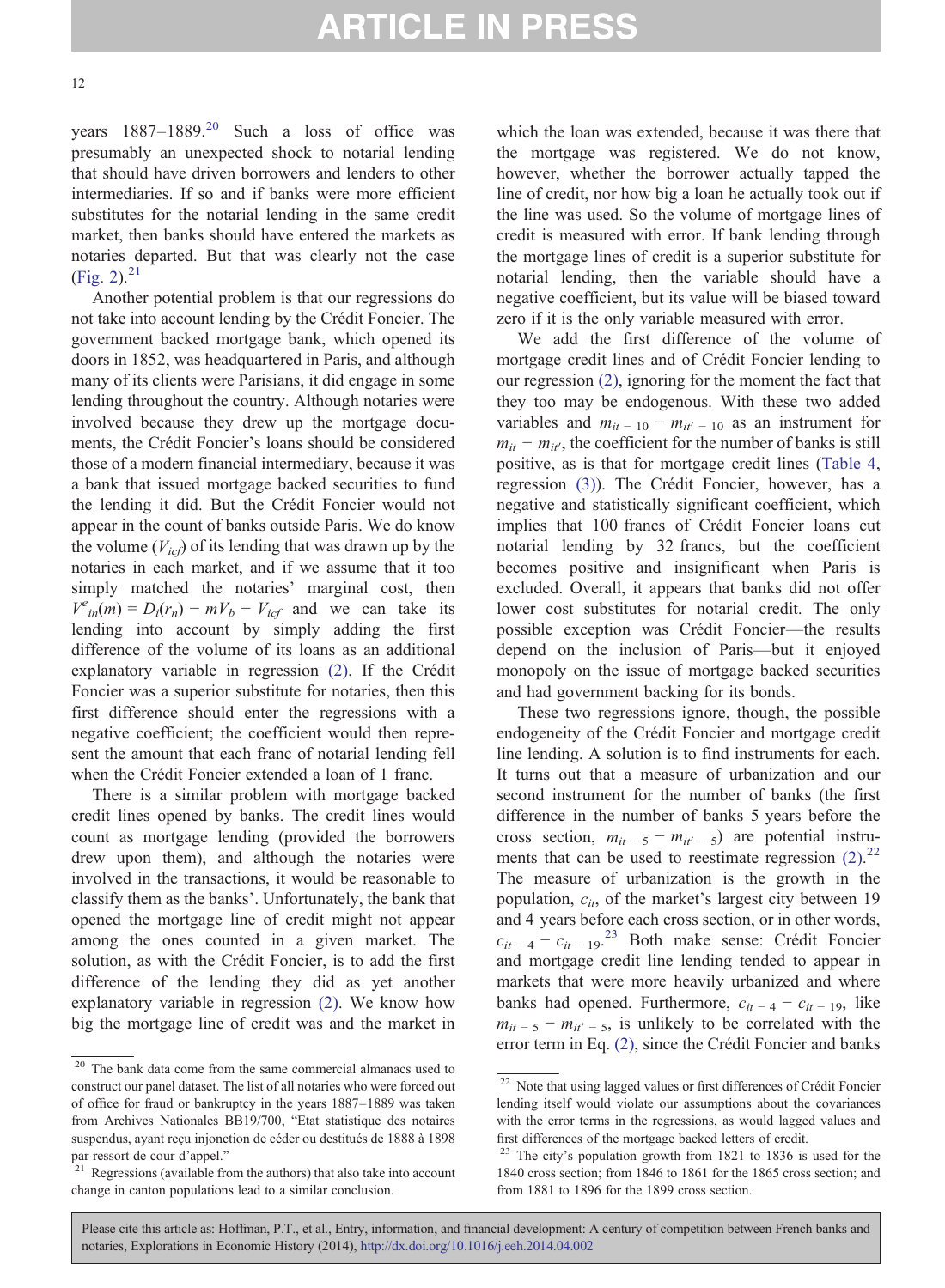offering mortgage credit lines could adjust rapidly to market conditions.

If we estimate Eq. [\(2\)](#page-8-0) via two stage least squares, using these two new instruments and  $m_{it-10} - m_{it'-10}$ as an instrument for the first difference in the number of banks  $m_{it} - m_{it'}$  then the first stage regressions show that all three pass are strong predictors of the endogenous variables. The estimate for Eq. [\(2\)](#page-8-0) again yields positive coefficients for banks and mortgage credit lines [\(Table 4,](#page-9-0) regression [\(4\)\)](#page-14-0). As for coefficient of the Crédit Foncier lending, it is negative and close to that obtained in [Table 4](#page-9-0) regression [\(3\)](#page-14-0) (0.28 as opposed to 0.32), but it is no longer statistically significant, and once again it turns positive when Paris is dropped. Using two alternative measures of urbanization as instruments in place of  $c_{it-4} - c_{it-19}$  leads to similar results.<sup>24</sup> The coefficients for the Crédit Foncier and mortgage credit lines never turn out to be negative and significant.

Although the results are only suggestive because of the assumptions involved, banks seem not to have provide much of a lower cost substitute for notarial lending, either directly or via mortgage backed credit lines. The only possible exception is the Crédit Foncier, which had government backing and a monopoly on the right to issue mortgage backed securities, but even then the evidence is weak, for it disappears when we take into account the endogeneity of Crédit Foncier lending or exclude Paris from the regressions. That any effect the Crédit Foncier had was limited to Paris is not surprising. To begin with, it only operated in a fraction of our 105 markets (17 in 1865, 60 in 1899), essentially Paris and the other large ones.<sup>25</sup> In addition, it relied on a government lien registration system to evaluate the collateral. Using that system involved sizeable fixed costs, which would made it prohibitive for smaller loans. Notaries consulted the lien registration system too, but they could draw on other sources of information as well, which they derived from their own business doing lending and also arranging a wide variety of other property transactions, from sales and leases to

inheritances. They could turn to these other sources of information when making smaller loans, but the Crédit Foncier did not have that advantage. It therefore focused on big loans, which were rare outside Paris and other large markets. One might doubt the value of such information, but for lack of it earlier mortgage banks had gone bankrupt, because they had ended up making loans lending to risky clients with dubious collateral. And even the Crédit Foncier took a long time to do much lending, particularly outside of Paris. In 1899, Crédit Foncier lending amounted to only 98,000 francs on average in markets outside of Paris, versus 953,000 francs for notarial lending in the same markets.

Apart perhaps from the government backed Crédit Foncier, the regressions suggest that banks could not supply much in the way of lower cost substitutes for mortgages. The results are much the same if we weight the regressions according to the stratification of the sample or look only at markets with banks. They are similar too if instead of the volume of loans we look at their number or at the stock of outstanding debt, which we estimate by multiplying loan amounts by loan durations. And the outcome remains unchanged if we rerun the regressions in log form, even though the actual levels make more sense given the simple economics of supply and demand. $26$ 

#### 5. Banks and notaries as complements

The first extreme we considered (a single credit market in which banks providing large numbers of loans that substituted for notarial mortgages) is clearly unrealistic. But so is the other extreme: there the banks' short term commercial loans complemented the notaries' business arranging mortgages, but the bankers and notaries were in distinct markets and did not at all compete with one another. That is implausible because bankers did offer some substitutes for notarial credit namely, the mortgage backed line of credit and the Crédit Foncier's loans. So there was some competition between banks and notaries.

A more reasonable alternative would be to allow banks to engage in some competition with notaries but to let their short term commercial lending complement the notaries' business arranging mortgages. Bank entry could then increase the demand for mortgages, if the banks supplied only modest number of substitutes for the notaries' mortgages and the substitution effect was therefore smaller than the complementary effect of

<sup>24</sup> The two alternative measures of urbanization are the fraction of population in the largest city in the market nine years before each cross section, and the change in the urban population over the 9 years preceding each cross section. When either one is substituted for  $c_{it-4} - c_{it-19}$  and used along with  $m_{it-5} - m_{it'-5}$  and  $m_{it-10} - m_{it'-10}$  as instruments, the first stage regressions (available from the authors) pass tests for strong instruments.

<sup>&</sup>lt;sup>25</sup> If regression [\(3\)](#page-14-0) in [Table 3](#page-9-0) is re-estimated without the largest  $10\%$ of the markets, the Crédit Foncier has a negative coefficient, but the results likely stem from having weak instruments when we do without the large markets where the Crédit Foncier made its loans. In any case, the coefficient is not significant. <sup>26</sup> All these regressions results are available from the authors.

Please cite this article as: Hoffman, P.T., et al., Entry, information, and financial development: A century of competition between French banks and notaries, Explorations in Economic History (2014), <http://dx.doi.org/10.1016/j.eeh.2014.04.002>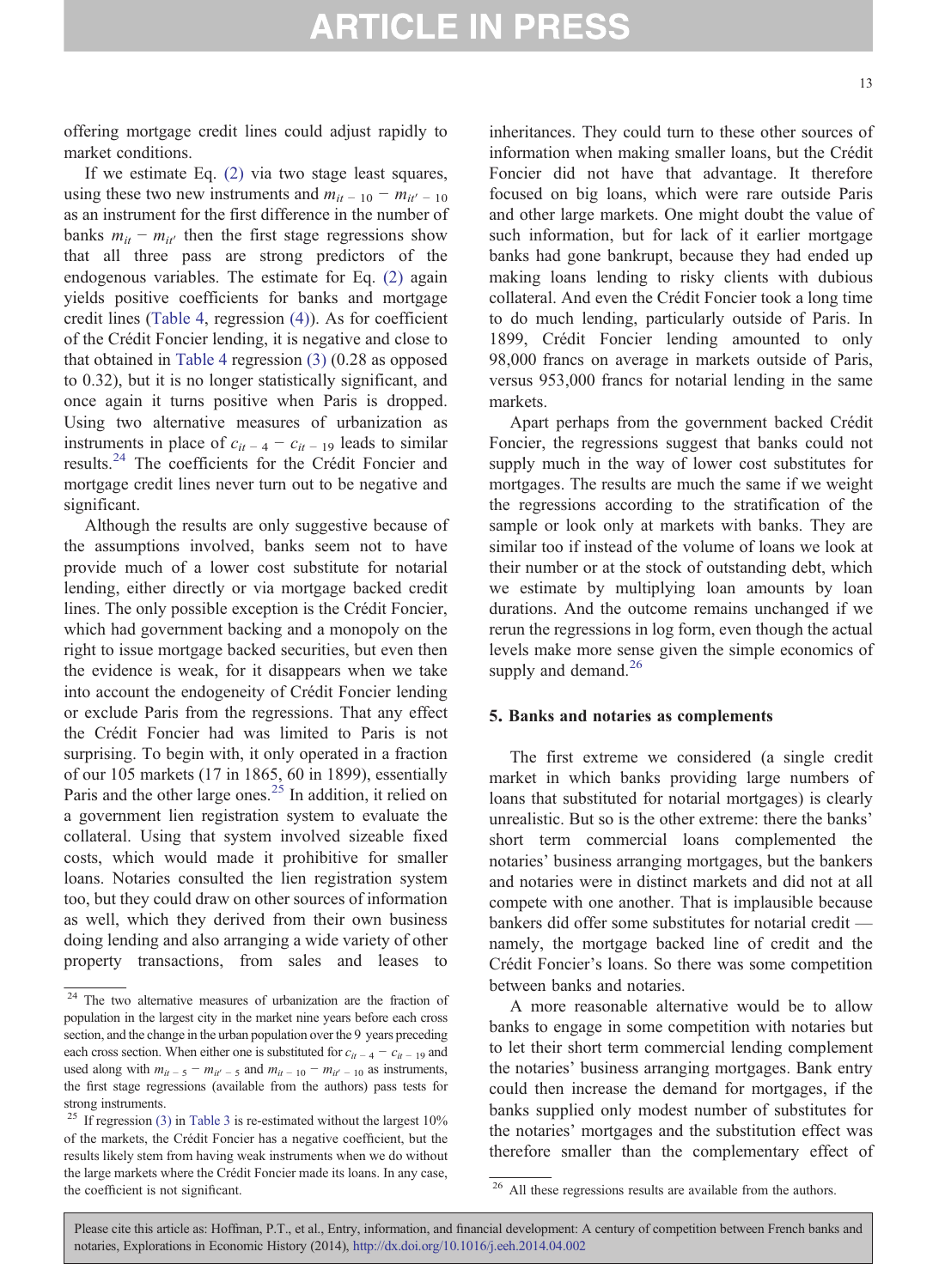commercial lending. The increased competition in the mortgage market would then be offset by more commercial lending.

It is easy to see how that could happen. Let us suppose that there are two types of loans  $-$  say commercial and mortgage loans. Assume too that the technologies for certifying different types of loan requests are distinct and that the information needed for certifying mortgage loans is not useful to certifying commercial loans — an assumption that is not at all unrealistic.<sup>27</sup> Borrowers want to raise an amount  $V$ , which they can do either by pledging real collateral (with notaries) or moveable goods and their reputation (with a banker). The two types of loans could be substitutes (which they presumably are at the margin via loans such as mortgage backed credit lines), but if so, then we are simply back in the previous case. So let us suppose that the two types of loan rely on different information and serve different purposes. The notaries, for example, could provide services to agriculture and real estate, where loans secured by mortgages dominated, while bankers served primarily industry and trade, where what mattered were movable goods and reputation. If the distribution of farms was independent of the distribution of industrial firms, then demand for notarial loans would be independent of demand for bank loans, once we controlled for wealth and population. It would be more reasonable to presume, however, that although banks provide few loans to agriculture, the demand for the bankers' short term commercial loans will rise with the value of agricultural output, as manufacturing firms dependent on farming expand. The value of agricultural output would then be positively correlated with the demand for mortgage loans and so would the demand for notaries' and bankers' different services.

What would the implications be for bank entry? We would expect it to be positively associated with notarial lending, so as long as some common variables enter the demand for both intermediaries' service with the same sign. Bank entry and notarial lending would therefore be positively correlated. Both should be positively correlated with population and wealth too, for one would expect larger and richer towns to have a higher demand both for banks' services and for notarial lending. As towns get larger and wealthier, they should have higher demand for banking services because they serve as regional trade centers and thus have growing demand for the payments and short term loan services that are provided by bankers. At the same time these larger towns would have higher real estate values, which would drive up the value of mortgages.

Bank entry could also be affected by the number of notaries already in a market. As long as the notaries have constant marginal cost—an assumption we have maintained up to now—their number does not matter, because it would not change the cost of notarial lending. But suppose that assumption fails to hold and that notaries have increasing marginal costs. Since there are always at least three notaries in each market, we will continue to assume that they compete and that (for the sake of simplicity) their marginal cost functions are identical. Let each notary's supply curve be the increasing function  $S(r)$ . If there are k notaries in market i, and no banks, then together they will supply  $k S(r_n)$  in loans, at a competitive price  $r_n$  that satisfies  $k S(r_n) =$  $D_i(r_n)$ , so long as  $r_n$  is greater than the notaries' minimum average cost  $r_{\text{min}}$ . For a given market demand  $D_i(r)$ , a smaller number of notaries k will mean a higher competitive price  $r_n$  because the supply  $k S(r_n)$  will be lower.

What would the consequences for bank entry be? In our more realistic scenario, they would depend on whether the banks were primarily complements or substitutes for notaries. If banks were chiefly interested in providing substitutes for the notaries' mortgages, then we would expect the banks to be more likely to enter a markets with a given demand  $D_i(r)$  for mortgages if the number of notaries in the market was small. The banks would simply have more rents to earn if their marginal costs were less than  $r_n$ . If, however, the banks are first and foremost in the business of making commercial loans and the commercial loans and mortgages are complements, then they would be less likely to enter markets with a small number of notaries, because the cost of a mortgage would be higher for a given level of demand.

We can therefore determine whether banks were primarily substitutes or complements by regressing the number of banks that enter each market on correlates of demand and a dummy variable for markets with a small number of notaries. The dummy variable's coefficient would have a positive sign if the banks were primarily substitutes and a negative sign if they were primarily complements. What constituted a small number of notaries? Again, there were always 3, but in rural markets regulations limited the number to a maximum of 5. In cities, the number was essentially fixed at levels

<sup>&</sup>lt;sup>27</sup> In Lyon, for instance, the Guérin Bank kept detailed notes on its clients' reputation, which was essential for commercial loans. Although the notes contained some information about clients' wealth and occasionally even their real property, when bankruptcy threatened, the Guérin Bank had to investigate to learn whether the debtor's real property had already been mortgaged [\(Chassagne, 2012](#page-17-0), 108– 110, 165–171).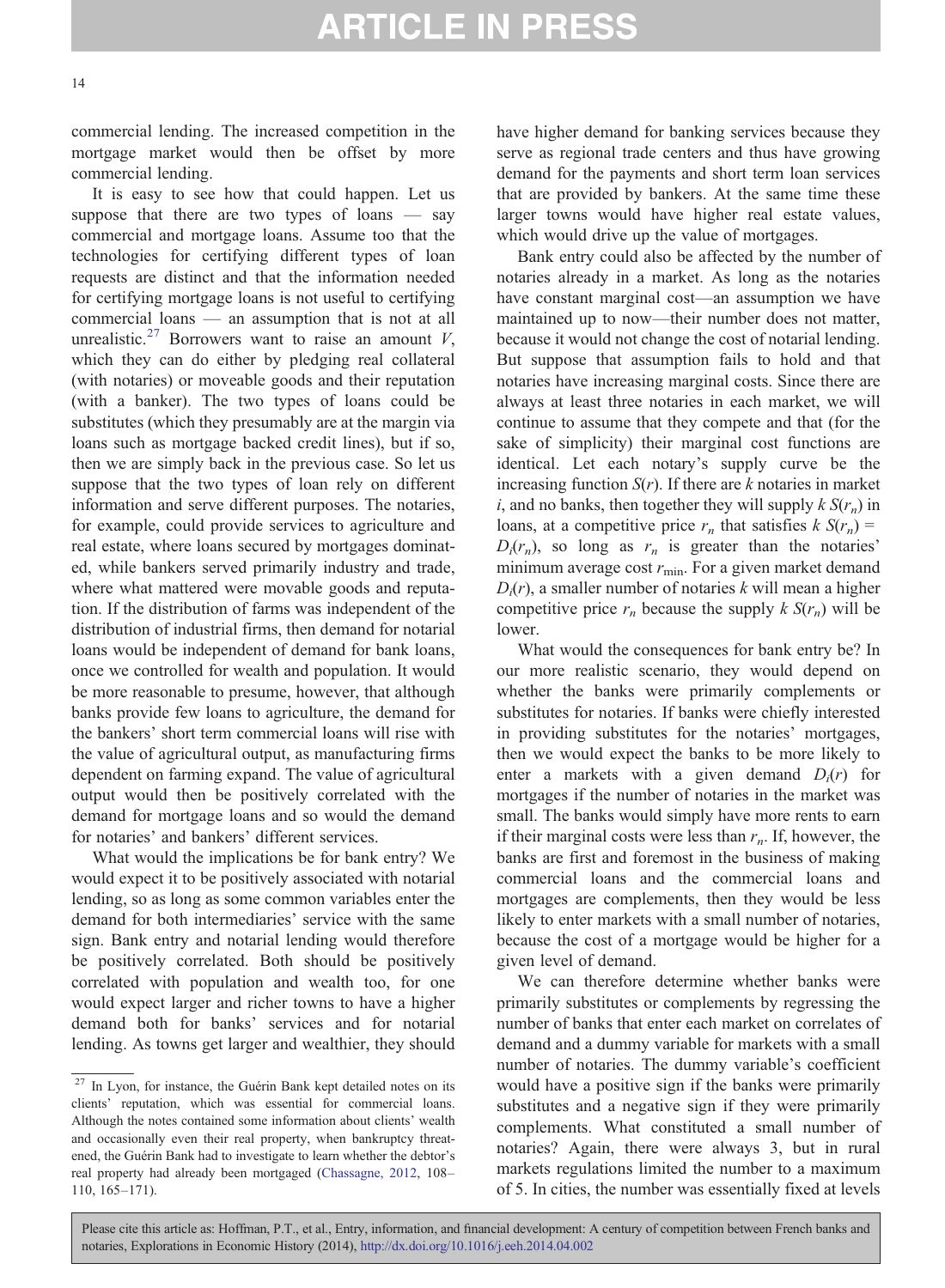<span id="page-14-0"></span>reflecting demand back in 1800, although notaries were always free to exit the business. A dummy variable for 5 or fewer notaries would thus be a reasonable yardstick in a market with a small number of notaries. Such markets were smaller on average, but it was not simply a matter of size, for their populations (in 1896) ranged from just over 4000 to nearly 60,000, while the markets with more than 5 notaries had populations from 9000 to 2.5 million. As for the correlates of demand in these markets, we use the volume of lending that the notaries themselves were doing, plus linear and quadratic terms in wealth and population, which will capture residual demand met not by the notaries, but by banks.

Because the dummy variable for 5 or fewer notaries is virtually constant across time, we cannot run panel regression with fixed effects or first differences. We therefore run cross sectional regressions separately for 1840, 1865, and 1899; our 1807 cross section is omitted because bank numbers are unavailable. Because the number of banks is a nonnegative integer, we estimate negative binomial regressions, where  $m_i$ , the number of banks in market  $i$  in each cross section is assumed to be distributed as

$$
Poisson(\exp(y_i a + X_i b + d_i c + u_i)).\tag{3}
$$

Here the time subscript  $t$  is dropped since this is a cross sectional regression;  $y_i = V e_{in}(m)$  is notarial lending in market i in the cross section;  $X_i$  is a matrix of the correlates of demand for long term loans  $D_i(r_n)$  in the cross section, which are linear and quadratic terms in the market population and per-capita wealth;  $d_i$  is the dummy variable for a market with 5 or fewer notaries;  $u_i$  is the error term; and a, b and c are matrices of coefficients. In the three cross sectional regressions, the expected value of the number of banks (conditional on

Table 5

| Negative binomial regressions controlling for the number of notaries. |  |
|-----------------------------------------------------------------------|--|
|-----------------------------------------------------------------------|--|

the covariates) will then be:

$$
E(m_i|y_i, X_i, d_i) = \exp(y_i a + X_i b + d_i c). \tag{4}
$$

If banks are a lower cost substitute for notaries in the long term lending, then they will be more likely to enter markets where the number of notaries was small, provided demand is held constant and  $X_i$  includes all the covariates affecting demand. The dummy variable for 5 or fewer notaries should then have a positive coefficient c. If the loans banks and notaries provide are complements, then (provided the same assumptions hold about demand and  $X_i$ ) the dummy variable should have a negative coefficient.

In the regressions, the coefficient is always negative and significant (Table 5, regressions [\(1\) through \(3\)](#page-8-0)). The results (available from the authors) are the same if we drop notarial lending  $y_i$  from the regressions or leave out Paris. One might worry about the endogeneity of notarial lending and of the dummy variable for 5 or fewer notaries, even though it is virtually constant. One solution is to rerun the regressions with the value of both variables from the previous cross section. The coefficient of the dummy variable for a small number of notaries (available from the authors) is still negative and significant in all the regressions, and the results do not change greatly if we drop Paris. Another concern is the effect of bank lines of credit or lending by the Crédit Foncier, but we can add the volume of lending they did from the previous cross section since their lending too is endogenous. (Because the Crédit Foncier did not exist 1840, its value from the previous cross section can only be used as an explanatory variable in 1899.) Again (the results are available from the authors) the dummy variable has a negative coefficient. That is not what would be predicted if banks were primarily lower cost

| <u>reguere chronium regresorono controming for the number of housies.</u> |                      |                      |                      |  |
|---------------------------------------------------------------------------|----------------------|----------------------|----------------------|--|
| Regression number                                                         |                      |                      |                      |  |
| Dependent variable                                                        | Number of banks 1840 | Number of banks 1865 | Number of banks 1898 |  |
| Estimation                                                                | Negative binomial;   | Negative binomial;   | Negative binomial;   |  |
|                                                                           | 1840 cross section   | 1865 cross section   | 1899 cross section   |  |
| Dummy variable: $\leq$ 5 notaries,                                        | $-0.74$              | $-0.57$              | $-0.36$              |  |
| same cross section                                                        | $(0.33)$ **          | $(0.17)$ **          | $(0.12)$ **          |  |
| Notarial lending, same cross section                                      | $-3.29$              | $-10.06$             | $-7.04$              |  |
| $(*10^{-8})$                                                              | (19.90)              | (12.30)              | (5.27)               |  |
| N                                                                         | 102                  | 101                  | 99                   |  |

Source: See Appendix A.

Note: All regressions include linear and quadratic controls for wealth and population.

\*\*  $p < 0.01$ .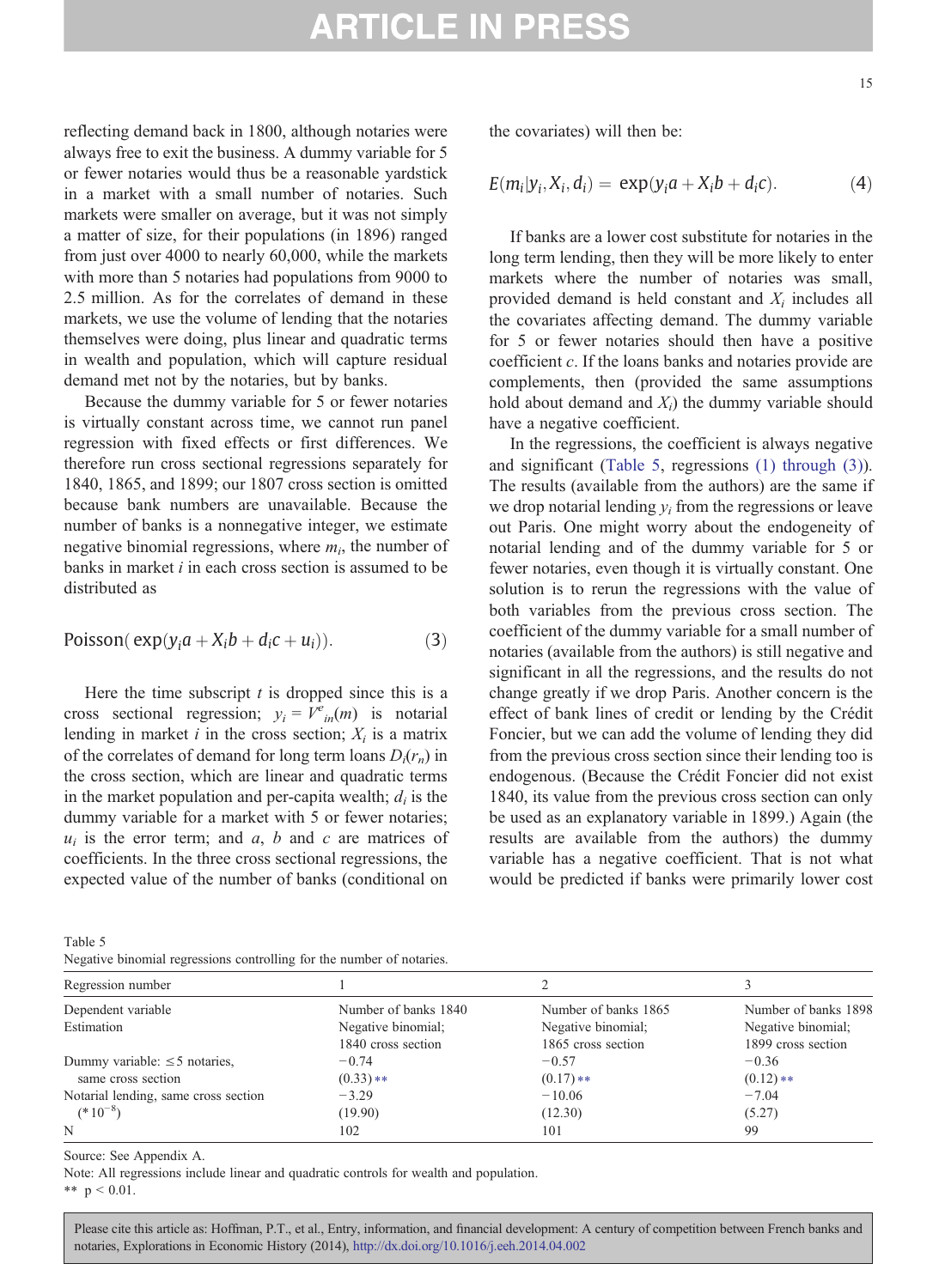substitutes for notaries, but it is what we would expect if there were primarily complements.

These last results provide remarkable support for a simple model of credit demand that is a reasonable description of what was happening in nineteenth-century France, which, like developing countries today, had a large agricultural sector. Its implications fit our data. Bankers would enter markets were notaries were busy, because their commercial loans and the notaries mortgages were complements. They would not undercut the notaries' business in a significant way or be drawn to markets where the number of notaries was small. The only exception would be the Crédit Foncier, the government backed mortgage bank, which did compete with notaries, but only in the largest markets. But even there the evidence for its ability to provide a substitute for notarial lending was weak.

#### 6. Conclusion

Our original dataset is the first that makes it possible to measure the value of loans arranged by traditional financial intermediaries. It also allows us to analyze whether they were less efficient than modern financial intermediaries. Our analysis of nineteenth-century French credit may involve too many simplifying assumptions to be conclusive, but it does suggest that banks, the modern intermediaries, were not more efficient substitutes than their traditional counterparts, the notaries, in the market for mortgages. Banks were free to enter that market and they did offer substitutes for the mortgages that notaries arranged. But they had at most a minimal impact on the notaries' lending and certainly did not drive any of them out of business. The reason was that banks were providing different financial services than the notaries — short term commercial loans instead of the long term mortgages that the notaries arranged. Demand for both sorts of loans was correlated, so the banks did enter markets where the notaries were busy, but not because they expected to take business away from notaries, but rather, because those were the places where the demand for the short term credit they offered was high.

There is some limited evidence that one bank did manage to undercut the notaries' business, but it had the benefit of government backing for its securities. Even then it could not compete outside the largest markets or in serving the biggest scale borrowers. For most of the population, notaries remained the principal source of long term loans until World War I. They were able to maintain such a position because they had the best information about the value of collateral and the

creditworthiness of borrowers. Notaries therefore ended up arranging loans for a broad fraction of the population, including women and individuals far down the social–economic ladder. Perhaps a quarter of households with property had notarial loans outstanding, and the sums that notaries mobilized were large the stock of loans they had arranged in 1840 came to 27% of GDP. In doing so, they helped integrate financial markets, and bankers could not simply sweep them aside, even though banks could pool. The problem for the banks was they did not have the information needed to sift through mortgage applicants. In the end, they were not more efficient substitutes for notaries.

Our analysis offers two different lessons. The first concerns the economies that developed in the nineteenth century (Western Europe, North America, or Japan). In these economies, there was often a vibrant credit market before banks appeared, and financial development accompanied industrialization. But any regressions of economic outcomes on financial development as measured by bank assets would lead to erroneous results, because the measures of financial development would be biased downwards. The reason is simply that the traditional intermediaries do not have reporting requirements and so their business goes uncounted. Our low frequency data for France do not allow us to run an economic growth regression with correct measures of financial development, but it is clear that the problems with such regressions will obviously be worse in those countries, poor or rich, that rely heavily on traditional intermediaries — countries that in 1900 would include not just France but the United States and the United Kingdom.<sup>28</sup> Beyond this problem of measurement, one must take into account that the slow diffusion of modern intermediaries in economies with effective traditional systems may not be the result of either political barriers to entry or capital market inefficiency. More likely the slow diffusion should be explained by demand and informational factors. Indeed, traditional intermediaries are likely to have information or provide specialized services that make them the low cost competitors in many markets, and they may retain this cost advantage for a long time, even when there is free entry. The lack of banks or other modern intermediaries may thus not reflect institutional failure, but simply the presence of efficient traditional intermediaries who are already in the market.

<sup>28</sup> In 1900, financial institutions held only 35% of outstanding mortgages in the United States and at most 50% of mortgages in the United Kingdom.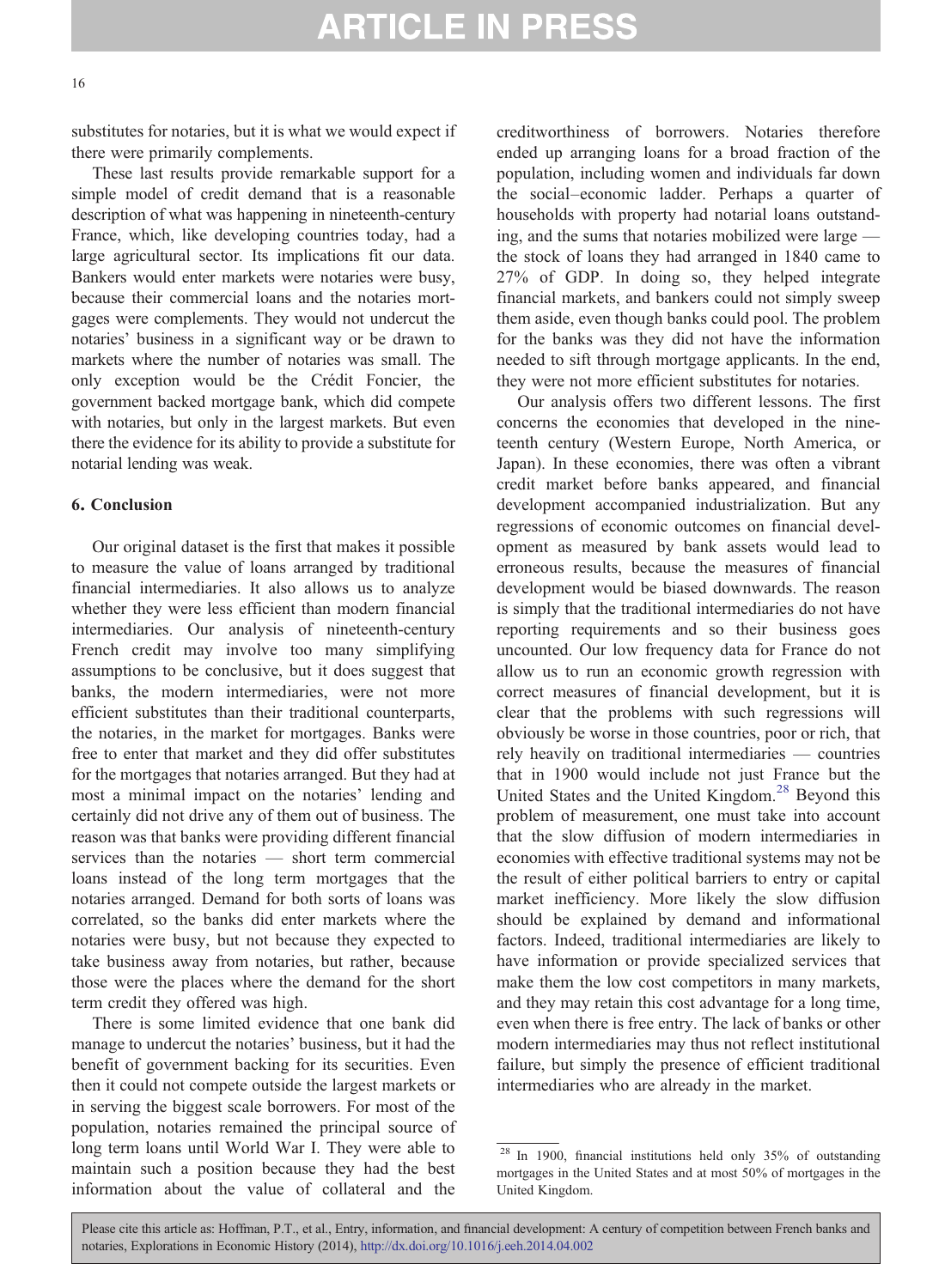<span id="page-16-0"></span>A second lesson applies to economies that are still trying to develop modern financial markets. Indeed scholars tend to emphasize the dearth of modern financial intermediaries in places like India or Sub-Saharan Africa. The small volume of credit available forces individuals to rely on alternative forms of inter-temporal trade or forego it altogether [\(Paulson and Townsend, 2004](#page-17-0)). Nonetheless, the demand for credit in such places is likely to be high, and one might expect that modern financial intermediaries would offer major benefits. Yet in many places their entry has been slow, whether measured by the opening of new bank branches or by the volume of credit extended. Some of the reasons for such slow diffusion lies entirely outside our analysis (such as political constraints on entry in late nineteenth-century Mexico, or threats of expropriation), but the same reasons that led to a slow diffusion of banks in France are likely to apply there as well. First of all, there is often insufficient demand for bank services once one takes into account the cost of doing business with very small depositors or borrowers; second, it is likely to take a good deal of time for an outside organization like a bank to accumulate the information needed to do business in what had heretofore been an unbanked location. Indeed these external entrants will face even larger learning costs than did local merchants who converted their business from wholesale trade to banking. In France, the transition to banks took well over a century, despite free entry for bankers, secure property rights, stable political institutions, and widespread property ownership. While change may accelerate, the diffusion of modern credit intermediaries will likely remain slow and subject to the constraints of demand and information.

### Appendix A. Sources and credit data construction

Thanks to generous support from the Sage Foundation, we have managed to gather data on some over one hundred thousand loans spread out over 105 separate markets in 4 cross sections that cover the nineteenth century: 1807, 1840, 1865, and 1899. The markets were chosen to form a stratified sample of French towns and cities according to their population; the sample includes Paris; three other large urban centers (Lyon, Rouen, Toulouse); 14 medium sized cities such as Amiens with populations between 20,000 and 50,000 in 1840; and 39 smaller cities with populations between 5000 and 20,000; and 48 towns with populations under 5000. Our evidence, it should be stressed, comes not simply from the cities and towns themselves but from the surrounding countryside as well.

In addition to the credit data, we have also collected data on financial intermediaries, populations, economic development, bankruptcies, wealth, inequality, human capital, and social capital in each of the 105 markets. Here we will describe our sources and how we estimated the per-capita stock of outstanding debt in each market.

To estimate this stock, we used records of loan registration that survive as far back as the early eighteenth century. Lenders had to have their loans registered with a local registration office and pay a tax on the transaction. If they did not do so, they would have difficulty enforcing their loans in court in case of default, and they therefore had a powerful incentive to register the loans and report truthfully the terms of the loan contract. The registration offices were located in towns and cities but they registered transactions for the nearby countryside. The nature of the tax and the size of the areas covered by each office hardly changed over time. Typically each office covered an area that was nearly the same as a nineteenth-century French canton, a small administrative unit averaging some  $150 \text{ km}^2$  in size.

For each market and cross section, the registration records gave us the number of new loans made, the types of loans, their size, and, in most cases, their duration (the number of years before the loan had to be repaid). To calculate the outstanding stock of debt, we took the new loans registered in each market in the years of our four cross sections and multiplied the value of each loan by its duration. The sum of these products is our estimate for the loan stock. The calculation assumes that the market is in a steady state, but a detailed investigation of the credit market in Paris shows this method is a good approximation.

Our population data come from the French census in the years closest to the dates of our cross sections (1806, 1841, 1866, 1896); the market population is that of the French canton. Our per-capita wealth measure was the per-capita property tax paid in 1840, 1864, and 1899. It was not available for 1807, and assessed values changed in 1899 due to a reassessment of structures on real property. The GDP figures come from [Toutain](#page-18-0) [\(1987\)](#page-18-0); for 1807, GDP is assumed to grow at 0.4% per year between 1807 and Toutain's earliest GDP estimate (1815). With one exception, the estimates for France as a whole use market population and the sampling rate of our stratified sample to extrapolate the volume of new loans and the stock of outstanding debt. The one exception is for the Crédit Foncier, for which published totals for France as a whole were available from the [Annuaire Statistique de la ville de Paris \(1880](#page-17-0)–1900).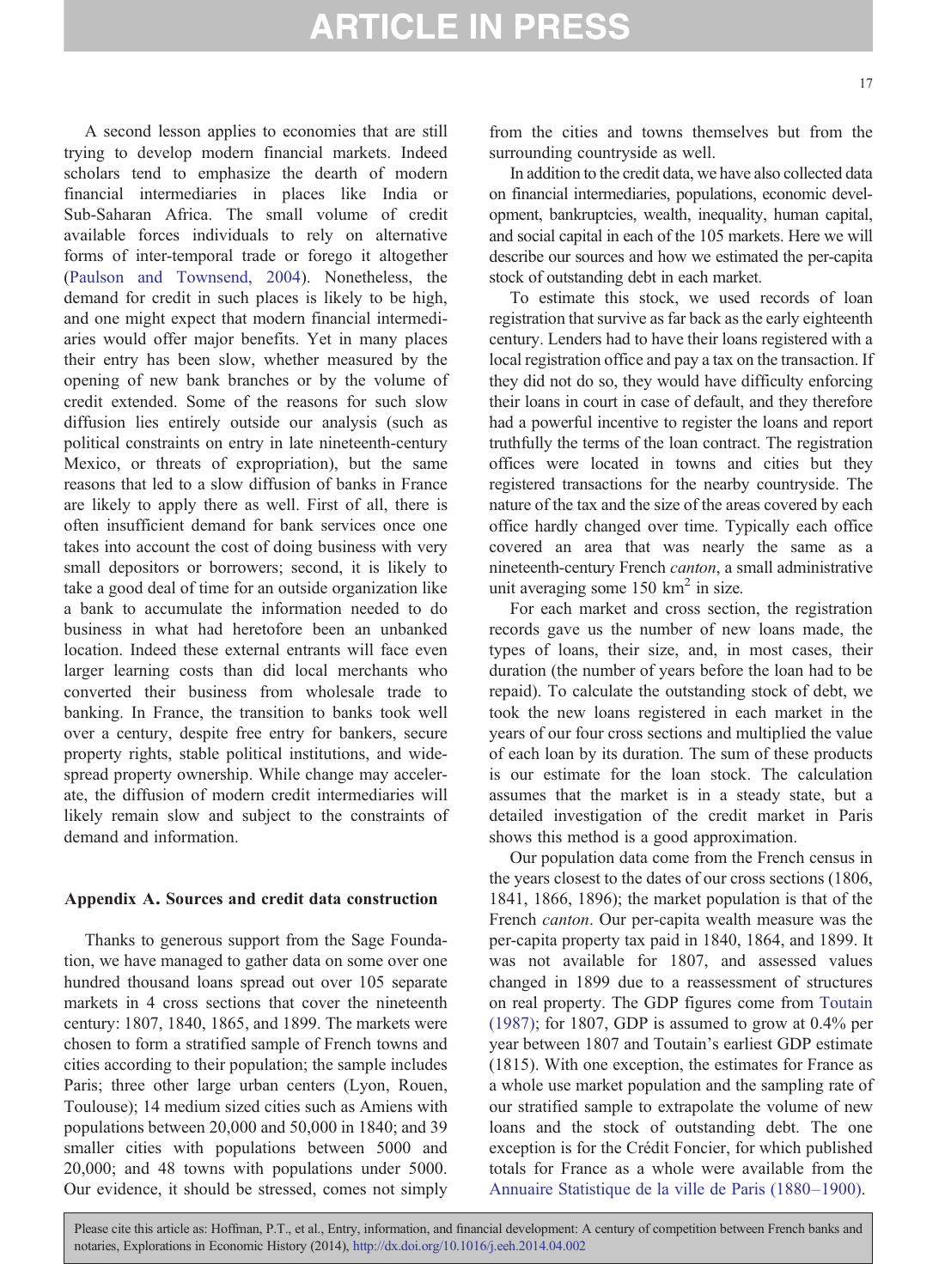#### <span id="page-17-0"></span>18

#### References

- Almanach du commerce de Paris, des départements de la France et des principales villes du monde by Jean. de la Tynna continué et mis à jour par S. Bottin. Paris, 1829–45.
- Anderson, B.L., 1969. [The attorney and the early capital market in](http://refhub.elsevier.com/S0014-4983(14)00017-5/rf0160) [Lancashire. In: Harris, R.R. \(Ed.\), Liverpool and Merseyside:](http://refhub.elsevier.com/S0014-4983(14)00017-5/rf0160) [Essays in the Economic and Social History of the Port and its](http://refhub.elsevier.com/S0014-4983(14)00017-5/rf0160) [Hinterland. London. In: Crouzet, F. \(Ed.\), Capital Formation in the](http://refhub.elsevier.com/S0014-4983(14)00017-5/rf0160) [Industrial Revolution, London, Methuen, 1972, pp. 50](http://refhub.elsevier.com/S0014-4983(14)00017-5/rf0160)–77.
- Annuaire général du commerce, de l'industrie, de la magistrature et de l'administration ou Almanach des 500000 adresses. Paris, 1851 and 1855.
- Annuaire Statistique de la ville de Paris. 1880–1900. vols. 1–21. Paris, Masson et cie.
- Annuaire-Almanach du commerce et de l'industrie ou Almanach des 500000 adresses. Paris, 1862–1898.
- Banerjee, Abhijit V., Besley, Timothy, Guinnane, Timothy W., 1994. [Thy neighbor's keeper: the design of a credit cooperative with](http://refhub.elsevier.com/S0014-4983(14)00017-5/rf0005) [theory and a test. Quarterly Journal of Economics 109, 491](http://refhub.elsevier.com/S0014-4983(14)00017-5/rf0005)–515.

Bernanke, Ben S. The American Economic Review 73 (1983): 257–276. Burgess, Robin, Pande, Rohini, 2005. [Do rural banks matter?](http://refhub.elsevier.com/S0014-4983(14)00017-5/rf0010)

- [Evidence from the Indian social banking experiment. The](http://refhub.elsevier.com/S0014-4983(14)00017-5/rf0010) [American Economic Review 95 \(3\), 780](http://refhub.elsevier.com/S0014-4983(14)00017-5/rf0010)–795.
- Calomiris, Charles, 1995. [The costs of rejecting universal banking:](http://refhub.elsevier.com/S0014-4983(14)00017-5/rf0165) [American finance in the German mirror, 1870](http://refhub.elsevier.com/S0014-4983(14)00017-5/rf0165)–1914. In: [Lamoreaux, Naomi R., Raff, Daniel M.G. \(Eds.\), Coordination](http://refhub.elsevier.com/S0014-4983(14)00017-5/rf0165) [and Information: Historical Perspectives on the Organization of](http://refhub.elsevier.com/S0014-4983(14)00017-5/rf0165) [Enterprise. University of Chicago Press, Chicago](http://refhub.elsevier.com/S0014-4983(14)00017-5/rf0165).
- Cameron, Rondo, 1961. [France and the Economic Development of](http://refhub.elsevier.com/S0014-4983(14)00017-5/rf9120) Europe, 1800–[1914: Conquests of Peace and Seeds of War.](http://refhub.elsevier.com/S0014-4983(14)00017-5/rf9120) [Princeton, Princeton University Press](http://refhub.elsevier.com/S0014-4983(14)00017-5/rf9120).
- Cameron, Rondo, 1967. [Banking in the Early Stages of Industriali](http://refhub.elsevier.com/S0014-4983(14)00017-5/rf0020)[zation. Oxford University Press, New York.](http://refhub.elsevier.com/S0014-4983(14)00017-5/rf0020)
- Chassagne, Serge, 2012. [Veuve Guerin et fils: Banque et soie, une](http://refhub.elsevier.com/S0014-4983(14)00017-5/rf0025) [affaire de famille, Saint-Chamond-Lyon \(1716](http://refhub.elsevier.com/S0014-4983(14)00017-5/rf0025)–1932). BGA Pernezel.
- Davis, Lance, 1972. [Banks and their economic Effects. In: Davis, L.,](http://refhub.elsevier.com/S0014-4983(14)00017-5/rf0030) [Easterlin, R., Parker, W. \(Eds.\), American Economic Growth, an](http://refhub.elsevier.com/S0014-4983(14)00017-5/rf0030) [Economist's History of the United States. Harper and Row, New-](http://refhub.elsevier.com/S0014-4983(14)00017-5/rf0030)[York, pp. 340](http://refhub.elsevier.com/S0014-4983(14)00017-5/rf0030)–365.
- Davis, Lance, Gallman, Robert, 1978. [Capital formation in the United](http://refhub.elsevier.com/S0014-4983(14)00017-5/rf0230) [States during the nineteenth century. In: Mathias, P., Postan, M.M.](http://refhub.elsevier.com/S0014-4983(14)00017-5/rf0230) [\(Eds.\), The Cambridge Economic History of Europe, vol. 7 \(pt 2\).](http://refhub.elsevier.com/S0014-4983(14)00017-5/rf0230) [Cambridge University Press, Cambridge, pp. 1](http://refhub.elsevier.com/S0014-4983(14)00017-5/rf0230)–69 (496–503, [557](http://refhub.elsevier.com/S0014-4983(14)00017-5/rf0230)–61).
- Demetriades, P.O., Luintel, K.B., 1996. [Financial development,](http://refhub.elsevier.com/S0014-4983(14)00017-5/rf0035) [economic growth and banker sector controls: evidence from](http://refhub.elsevier.com/S0014-4983(14)00017-5/rf0035) [India. Economic Journal 106, 359](http://refhub.elsevier.com/S0014-4983(14)00017-5/rf0035)–374.
- Financial Structure and Economic Growth: A Cross-Country Comparison of Banks, Markets, and Development. In: Demirguc-Kunt, Asli, Levine, Ross (Eds.), MIT Press, Cambridge, 2004.
- Fohlin, Caroline, 2007. [Finance Capitalism and Germany's Rise to](http://refhub.elsevier.com/S0014-4983(14)00017-5/rf0180) [Industrial Power. Cambridge University Press, Cambridge](http://refhub.elsevier.com/S0014-4983(14)00017-5/rf0180).
- Gerschenkron, Alexander, 1962. [Economic Backwardness in Historical](http://refhub.elsevier.com/S0014-4983(14)00017-5/rf0185) [Perspective: A Book of Essays. Harvard University Press, Cambridge](http://refhub.elsevier.com/S0014-4983(14)00017-5/rf0185).
- Ghatak, Maitreesh, Guinnane, Timothy W., 1999. [The economics of](http://refhub.elsevier.com/S0014-4983(14)00017-5/rf0040) [lending with joint liability: theory and practice. Journal of](http://refhub.elsevier.com/S0014-4983(14)00017-5/rf0040) [Development Economics 60, 195](http://refhub.elsevier.com/S0014-4983(14)00017-5/rf0040)–228.
- Gille, Bertrand, 1959. [La banque et le crédit en France de 1815 à](http://refhub.elsevier.com/S0014-4983(14)00017-5/rf0190) [1848. Presses Universitaires de France, Paris](http://refhub.elsevier.com/S0014-4983(14)00017-5/rf0190).
- Goldsmith, Raymond William, 1969. [A Study of Saving in the United](http://refhub.elsevier.com/S0014-4983(14)00017-5/rf0045) [States, vol. 4. Princeton University Press, Princeton](http://refhub.elsevier.com/S0014-4983(14)00017-5/rf0045).
- Guinnane, Timothy W., 2001. [Cooperatives as information machines:](http://refhub.elsevier.com/S0014-4983(14)00017-5/rf0050) [German rural credit cooperatives 1883](http://refhub.elsevier.com/S0014-4983(14)00017-5/rf0050)–1914. Journal of Econom[ic History 61, 366](http://refhub.elsevier.com/S0014-4983(14)00017-5/rf0050)–389.
- Guinnane, Timothy W., 2002. [Delegated monitors, large and small:](http://refhub.elsevier.com/S0014-4983(14)00017-5/rf0055) [Germany's banking system, 1800](http://refhub.elsevier.com/S0014-4983(14)00017-5/rf0055)–1914. Journal of Economic [Literature 40, 73](http://refhub.elsevier.com/S0014-4983(14)00017-5/rf0055)–124.
- Habakkuk, John, 1994. [Marriage, debt, and the estates system:](http://refhub.elsevier.com/S0014-4983(14)00017-5/rf0195) English ownership. 1650–[1950. Oxford University Press, Oxford](http://refhub.elsevier.com/S0014-4983(14)00017-5/rf0195).
- Hoffman, Philip T., Postel-Vinay, Gilles, Rosenthal, Jean-Laurent, 2000. [Priceless Markets: The Political Economy of Credit in Paris,](http://refhub.elsevier.com/S0014-4983(14)00017-5/rf0200) 1662–[1869. University of Chicago Press.](http://refhub.elsevier.com/S0014-4983(14)00017-5/rf0200)
- Hoffman, Philip T., Postel-Vinay, Gilles, Rosenthal, Jean-Laurent, 2010. [French Lessons: Mortgage Markets 1740](http://refhub.elsevier.com/S0014-4983(14)00017-5/rf0210)–1899. [ManuscriptCalifornia Institute of Technology](http://refhub.elsevier.com/S0014-4983(14)00017-5/rf0210).
- Hoffman, Philip T., Postel-Vinay, Gilles, Rosenthal, Jean-Laurent, 2011. [History, geography, and the markets for mortgage loans in](http://refhub.elsevier.com/S0014-4983(14)00017-5/rf0215) [nineteenth-century France. In: Costa, Dora, Lamoreaux, Naomi](http://refhub.elsevier.com/S0014-4983(14)00017-5/rf0215) [\(Eds.\), Understanding Long-Run Economic Growth: Geography,](http://refhub.elsevier.com/S0014-4983(14)00017-5/rf0215) [Institutions, and the Knowledge Economy. University of Chicago](http://refhub.elsevier.com/S0014-4983(14)00017-5/rf0215) [Press, Chicago, pp. 155](http://refhub.elsevier.com/S0014-4983(14)00017-5/rf0215)–176.
- Hoffmann, Walther G., 1965. [Das Wachstum der deutschen](http://refhub.elsevier.com/S0014-4983(14)00017-5/rf0070) [Wirtschaft seit der Mitte des 19 Jahrhunderts. Springer, Berlin.](http://refhub.elsevier.com/S0014-4983(14)00017-5/rf0070)
- King, Robert G., Levine, Ross, 1993. [Finance and growth:](http://refhub.elsevier.com/S0014-4983(14)00017-5/rf0075) [Schumpeter might be right. Quarterly Journal of Economics 108,](http://refhub.elsevier.com/S0014-4983(14)00017-5/rf0075) 717–[737.](http://refhub.elsevier.com/S0014-4983(14)00017-5/rf0075)
- Koch, R. (Ed.), 1910. [Articles on German Banking and German](http://refhub.elsevier.com/S0014-4983(14)00017-5/rf0220) [Banking Laws, vol. 11. Publications of the National Monetary](http://refhub.elsevier.com/S0014-4983(14)00017-5/rf0220) [Commission, Washington.](http://refhub.elsevier.com/S0014-4983(14)00017-5/rf0220)
- Lamoreaux, Naomi, 1994. [Insider Lending; Banks, Personal Connec](http://refhub.elsevier.com/S0014-4983(14)00017-5/rf0225)[tions, and Economic Development in Industrial New England](http://refhub.elsevier.com/S0014-4983(14)00017-5/rf0225) [\(Cambridge\)](http://refhub.elsevier.com/S0014-4983(14)00017-5/rf0225).
- Lescure, Michel, Plessis, Alain, 1999. [Banques locales et banques](http://refhub.elsevier.com/S0014-4983(14)00017-5/rf0235) [régionales en France au XIXe siècle \(Paris\)](http://refhub.elsevier.com/S0014-4983(14)00017-5/rf0235).
- Levine, Ross, 1997. [Financial development and economic growth:](http://refhub.elsevier.com/S0014-4983(14)00017-5/rf0085) [views and agenda. Journal of Economic Literature 35, 688](http://refhub.elsevier.com/S0014-4983(14)00017-5/rf0085)–726.
- Lévy-Leboyer, Maurice, 1964. [Les Banques européenes et](http://refhub.elsevier.com/S0014-4983(14)00017-5/rf0240) l'industrialisation internationale dans la première moitié du XIX<sup>e</sup> [Siècle. Presses Universitaires de France, Paris.](http://refhub.elsevier.com/S0014-4983(14)00017-5/rf0240)
- Lévy-Leboyer, Maurice, Bourguignon, François, 1985. [L'Economie](http://refhub.elsevier.com/S0014-4983(14)00017-5/rf0245) [Française au XIXe siècle analyse macroeconomique. Paris,](http://refhub.elsevier.com/S0014-4983(14)00017-5/rf0245) [Economica, translated by Jesse Bryant and Virginie Perotin](http://refhub.elsevier.com/S0014-4983(14)00017-5/rf0245) [1990. The French economy in the nineteenth century: an essay](http://refhub.elsevier.com/S0014-4983(14)00017-5/rf0245) [in econometric analysis Cambridge. Cambridge University](http://refhub.elsevier.com/S0014-4983(14)00017-5/rf0245) [Press.](http://refhub.elsevier.com/S0014-4983(14)00017-5/rf0245)
- Lindgren, Haken, 2002. [The modernization of Swedish credit markets,](http://refhub.elsevier.com/S0014-4983(14)00017-5/rf0090) 1840–[1905: evidence from probate records. Journal of Economic](http://refhub.elsevier.com/S0014-4983(14)00017-5/rf0090) [History 62, 810](http://refhub.elsevier.com/S0014-4983(14)00017-5/rf0090)–832.
- Miles, M., 1981. [The money market in the early industrial revolution: the](http://refhub.elsevier.com/S0014-4983(14)00017-5/rf0095) [evidence from West Riding attorneys. Business History 23, 127](http://refhub.elsevier.com/S0014-4983(14)00017-5/rf0095)–146.
- Neal, Larry, 1994. [The finance of business during the industrial](http://refhub.elsevier.com/S0014-4983(14)00017-5/rf0250) [revolution, In: Floud, Roderick, McCloskey, Donald \[Deirdre\]](http://refhub.elsevier.com/S0014-4983(14)00017-5/rf0250) [\(Eds.\), Second edition. The Economic History of Britain since](http://refhub.elsevier.com/S0014-4983(14)00017-5/rf0250) [1700, vol. 2. Cambridge University Press, Cambridge, pp.](http://refhub.elsevier.com/S0014-4983(14)00017-5/rf0250) 151–[181.](http://refhub.elsevier.com/S0014-4983(14)00017-5/rf0250)
- O'Brien, Patrick, Keyder, Caglar, 1978. [Economic Growth in Britain](http://refhub.elsevier.com/S0014-4983(14)00017-5/rf0255) and France, 1780–[1914: Two Paths to the Twentieth Century. G.](http://refhub.elsevier.com/S0014-4983(14)00017-5/rf0255) [Allen & Unwin, London; Boston](http://refhub.elsevier.com/S0014-4983(14)00017-5/rf0255).
- Offer, Avner, 1981. [Property and Politics 1870](http://refhub.elsevier.com/S0014-4983(14)00017-5/rf0260)–1914. Cambridge [University Press, Cambridge.](http://refhub.elsevier.com/S0014-4983(14)00017-5/rf0260)
- Paulson, Anna L., Townsend, Robert, 2004. [Entrepreneurship and](http://refhub.elsevier.com/S0014-4983(14)00017-5/rf0100) [financial constraints in Thailand. Journal of Corporate Finance 10,](http://refhub.elsevier.com/S0014-4983(14)00017-5/rf0100) 229–[262 \(March\).](http://refhub.elsevier.com/S0014-4983(14)00017-5/rf0100)